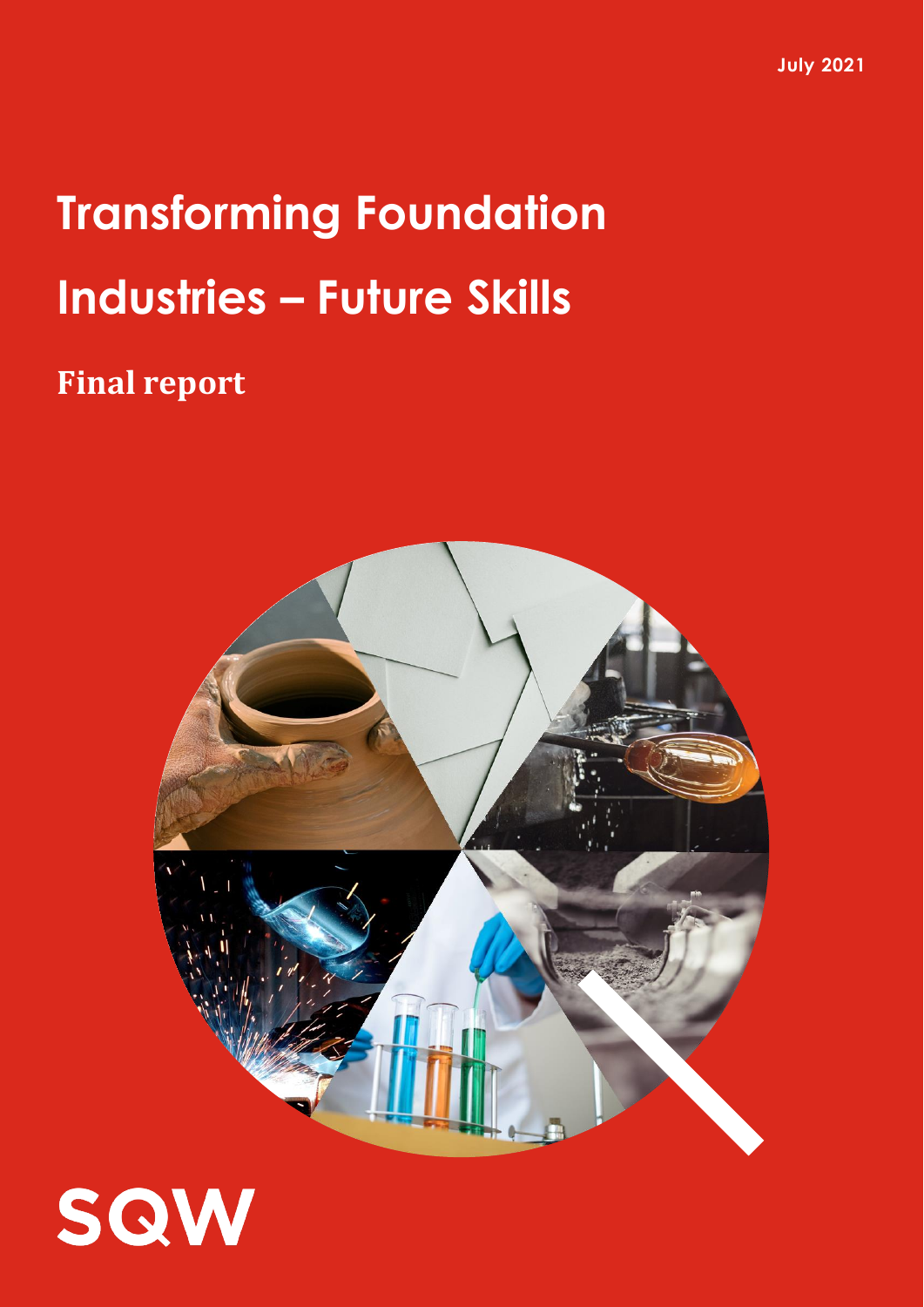## **Contents**

| Annex C: Findings from 'understanding the problem' research by sector C-1 |  |
|---------------------------------------------------------------------------|--|

#### **Contact:**

**Makenzie Keene Tel: 020 7391 4119 email: mkeene@sqw.co.uk**

#### **Approved by:**

**Graham Thom Managing Director Date: 16/07/2021**

#### **Disclaimer**

This report takes into account the particular instructions and requirements of our client. It is not intended for, and should not be relied upon by, any third party and no responsibility is undertaken to any third party.

Whilst SQW has used reasonable care and skill throughout, it is unable to warrant either the accuracy or completeness of information supplied by the client or third parties, and it does not accept responsibility for any legal, commercial or other consequences that arise from its use.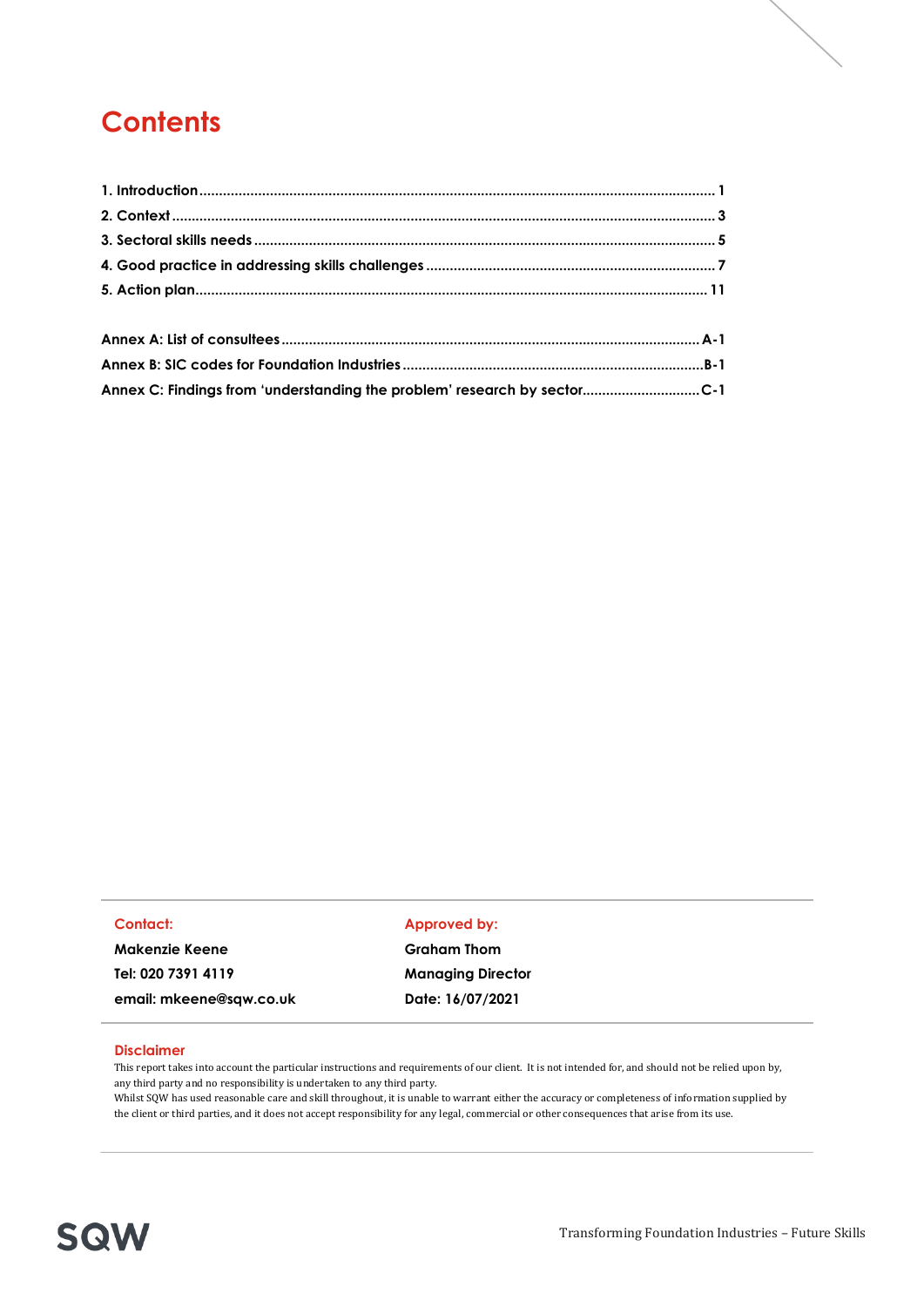## <span id="page-2-0"></span>**1. Introduction**

- **1.1** In November 2020, SQW was commissioned by UKRI/Innovate UK to conduct a study to assess the future skills needs for the Foundation Industries. The Foundation Industries (FIs), comprise the cement, glass, ceramics, paper, metals and bulk chemicals sectors. They produce the core materials that supply other manufacturing and construction firms.
- **1.2** Transforming Foundations Industries (TFI) is one of the wave 3 Industrial Strategy Challenge Funds (ISCF), which aims to support businesses to share expertise and develop radical innovations to increase their sustainability and remain internationally competitive. The Challenge will invest £149 million through the Industrial Strategy Challenge Fund (ISCF) to ensure these sectors make improvements to their energy and resource efficiency, meaning they are ready to meet the government commitment of [Net Zero carbon emissions](https://www.gov.uk/government/news/uk-becomes-first-major-economy-to-pass-net-zero-emissions-law) by 2050. 1
- **1.3** As part of the Challenge, it was recognised that skills are a key element in driving/enabling innovation. Hence the commissioning of this study to better understand:
	- current and future skills needs by sub-sector and across all sectors
	- commonalities and differences across the sectors
	- diversity and inclusion challenges, including current representation in the industries
	- how, and by which organisations, skills are supplied to the sub-sectors
	- potential gaps in meeting future skills needed to deliver improved competitiveness and Net Zero.
- **1.4** In this document we set out the key findings from the review and the actions developed to address the issues that have been identified.

#### **Methodology**

**1.5** This plan has been developed through four phases, summarised i[n Table 1-1](#page-2-1) below.

| <b>Phase</b>                     | <b>Research methods</b>                                                                                                                                                                                                 | <b>Output</b>                              |
|----------------------------------|-------------------------------------------------------------------------------------------------------------------------------------------------------------------------------------------------------------------------|--------------------------------------------|
| 1 - Scoping (Nov-<br>Dec 2020)   | Review of available literature on current and<br>$\bullet$<br>future skills needs for each sector<br>13 scoping interviews with Innovate UK,<br>$\bullet$<br>sector representatives, Network+, HVMC<br>and Universities | Scoping report                             |
| 2 - Understanding<br>the problem | 'Understanding the problem' workshops,<br>$\bullet$<br>one with each of the six sectors, and                                                                                                                            | Presentation of findings<br>to Innovate UK |

#### <span id="page-2-1"></span>**Table 1-1: Summary of study methodology**

<sup>1</sup> [Getting to know: Transforming Foundation Industries -](https://innovateuk.blog.gov.uk/2020/08/20/getting-to-know-transforming-foundation-industries/) Innovate UK (blog.gov.uk)

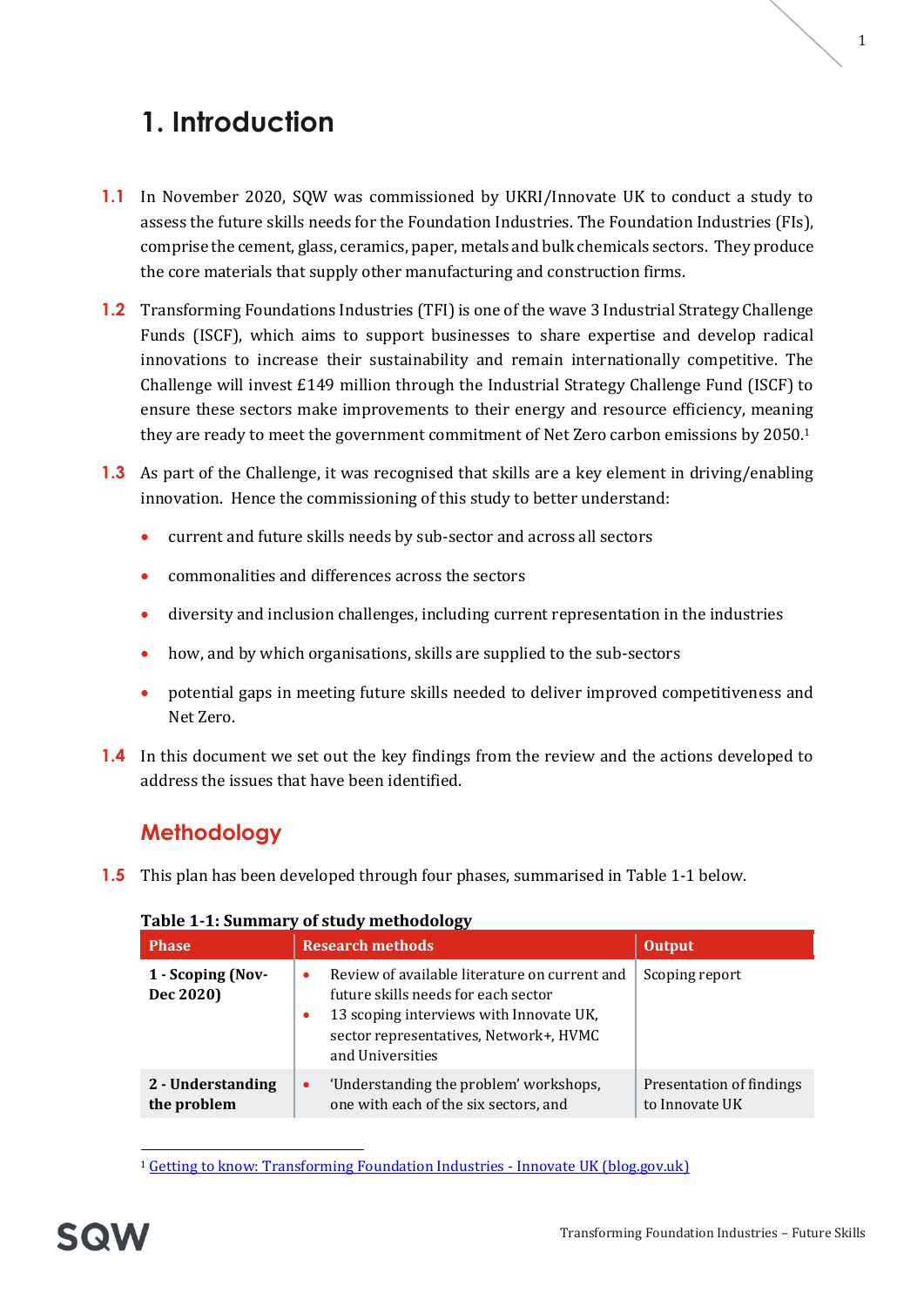| <b>Phase</b>                                        | <b>Research methods</b>                                                                                                                                                                                                                                                                                                                           | <b>Output</b>                                                              |
|-----------------------------------------------------|---------------------------------------------------------------------------------------------------------------------------------------------------------------------------------------------------------------------------------------------------------------------------------------------------------------------------------------------------|----------------------------------------------------------------------------|
| <b>(Feb-March 2021)</b>                             | interviews, to identify common skills needs<br>and challenges across the FI<br>54 participants including businesses, sector<br>$\bullet$<br>organisations and academics                                                                                                                                                                           |                                                                            |
| 3 - Developing<br>solutions (April<br>2021)         | Two further workshops, and interviews, to<br>$\bullet$<br>identify potential solutions to the FI skills<br>challenges<br>First workshop on technical skills provision,<br>۰<br>second on management and leadership<br>Involved 22 individuals from within and<br>٠<br>outside the FI already delivering solutions to<br>similar skills challenges | Draft action plan                                                          |
| 4 - Test and<br>develop (May -<br><b>June 2021)</b> | Final workshop with 10 representatives<br>$\bullet$<br>from businesses and sector bodies from<br>across the FI (who had participated in Phase<br>2) to test and develop the action plan<br>Revised the action plan based on feedback<br>$\bullet$<br>from the workshop                                                                            | Revised action plan,<br>final report and<br>presentation to<br>Innovate UK |
|                                                     |                                                                                                                                                                                                                                                                                                                                                   | Source: SOW                                                                |

**1.6** A full list of the businesses and organisations consulted as part of this study can be found in [Annex A:.List of consultees](#page-16-0)

#### **Report structure**

- **1.7** The report is structured as follows:
	- Section 2 covers the context of the FIs in relation to skills
	- Section 3 presents a summary of findings of the skills needs across the FIs
	- Section 4 presents findings on good practice in addressing skills challenges
	- Section 5 covers the action plan.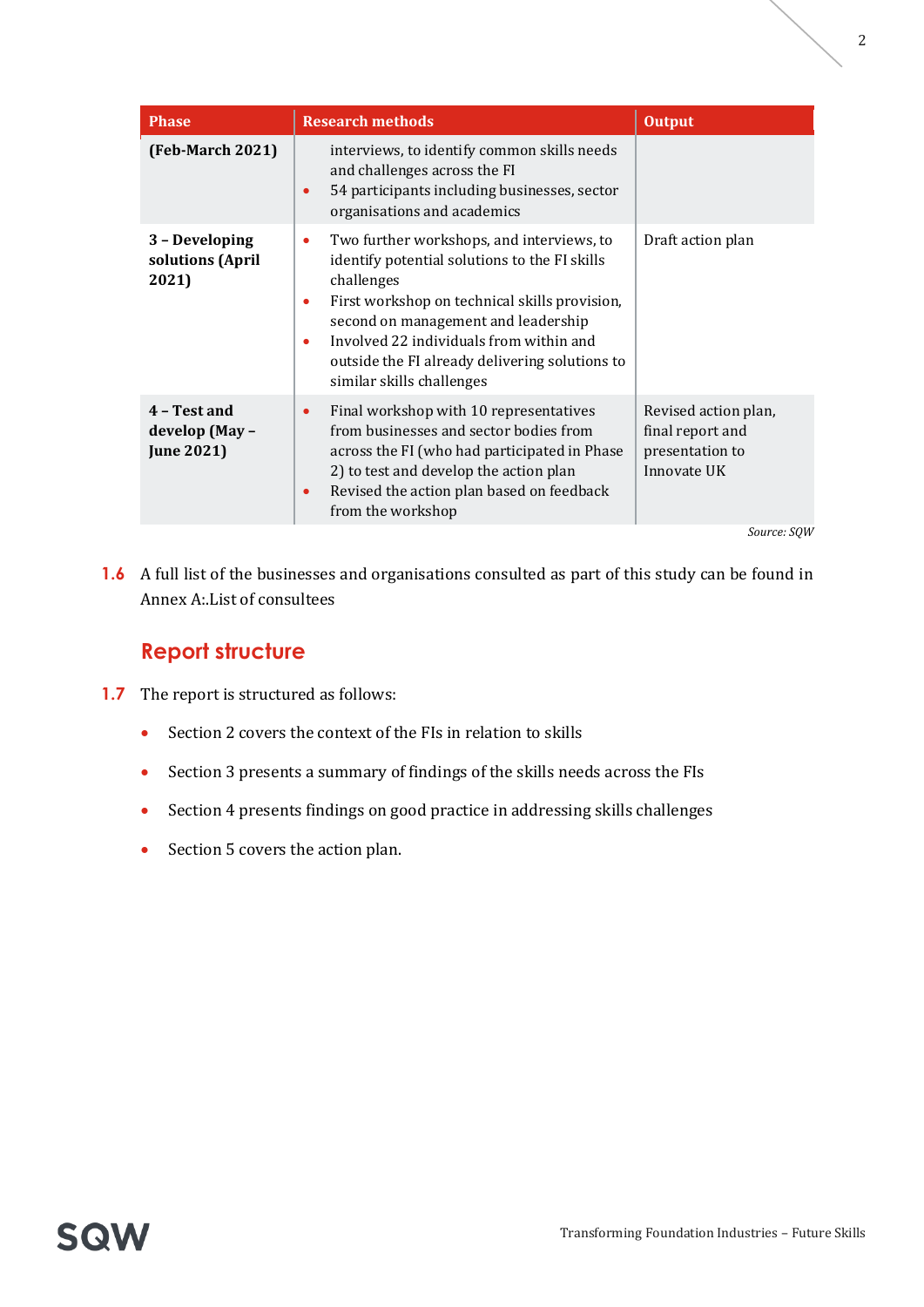## <span id="page-4-0"></span>**2. Context**

**2.1** This section sets out the context of the Foundation Industries (FIs) in terms of scale and location of employment.

#### **Relative size of sectors**

- **2.2** In 2018, 5,146 businesses employing 176,000 people formed the FIs. Together, their turnover was over £53m and they generated GVA worth nearly £14m.<sup>2</sup> This sub-section uses the working definition of the FIs based on 2007 SIC codes for the six sectors (see [Annex B:\)](#page-18-0), as proposed by UKRI. The definition is strongly focused on primary producers rather than firms adding value to basic products. This has confined the study to a smaller group of businesses than other studies, but given the nuanced skillsets this study was looking to examine, this was decided to be the best approach.
- **2.3** By employment, paper and pulp was the largest sector, followed by chemicals and metals (see Figure 2-1). These three sectors account for almost three quarters of employment across the FIs.



#### **Figure 2-1: Employment in the Foundation Industries, 2019**

**2.4** As shown in [Table 2-1,](#page-5-0) in the last decade employment in the FIs has decreased by 8% overall, with the largest decreases in the chemicals and ceramics industries. Employment in three of

<sup>2</sup> ONS, 2009 and 2019. Business Register and Employment Survey (BRES). This sub-section uses data from BRES rather than the Annual Business Survey (ABS), as used in the ongoing ISCF evaluation, due to discrepancies in the ABS employment data. BRES is a sample survey and produces estimated employment figures.



*Source: ONS, 2019. Business Resister and Employment Survey*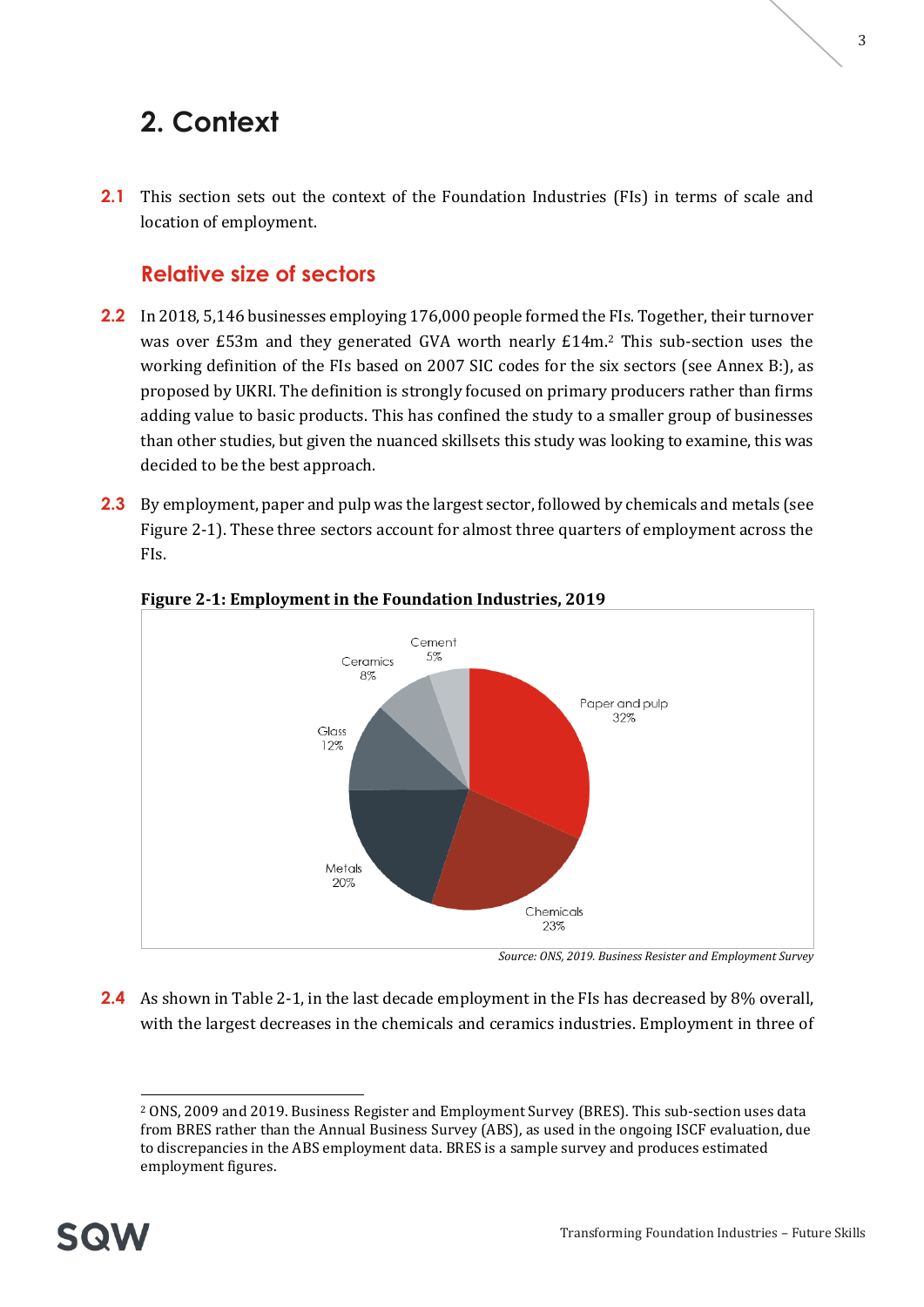the six sectors decreased, while it was stable in two sectors, with a small increase of 2% in the paper and pulp sector.<sup>3</sup>

| <b>Sector</b>   | 2009    | 2019    | % change 2009-2019 |
|-----------------|---------|---------|--------------------|
| Cement          | 9,000   | 9,000   | $\boldsymbol{0}$   |
| <b>Ceramics</b> | 15,000  | 13,000  | $-13$              |
| Chemicals       | 50,000  | 39,000  | $-22$              |
| Glass           | 20,000  | 20,000  | $\mathbf{0}$       |
| Metals          | 36,000  | 33,000  | -8                 |
| Paper and pulp  | 52,000  | 53,000  | $\overline{2}$     |
| <b>Total</b>    | 182,000 | 167,000 | -8                 |

#### <span id="page-5-0"></span>**Table 2-1: Employment in the Foundation Industries**

*Source: ONS, 2019. Business Resister and Employment Survey. A change in methodology between 2009 and 2019 means that the 2009 figures exclude units registered for PAYE only.*

### **Location of sectors**

**2.5** While the FIs have national coverage and each sector is geographically distributed, some of the sub-sectors have specific geographic concentrations (see [Figure 2-2\)](#page-5-1).

<span id="page-5-1"></span>



*Source: ONS, 2019. Business Resister and Employment Survey.*

2.6 This highlights an opportunity for the sector as it is largely based outside the Southeast and therefore can position itself for a key role as part of the government's levelling up agenda.

<sup>3</sup> Ibid.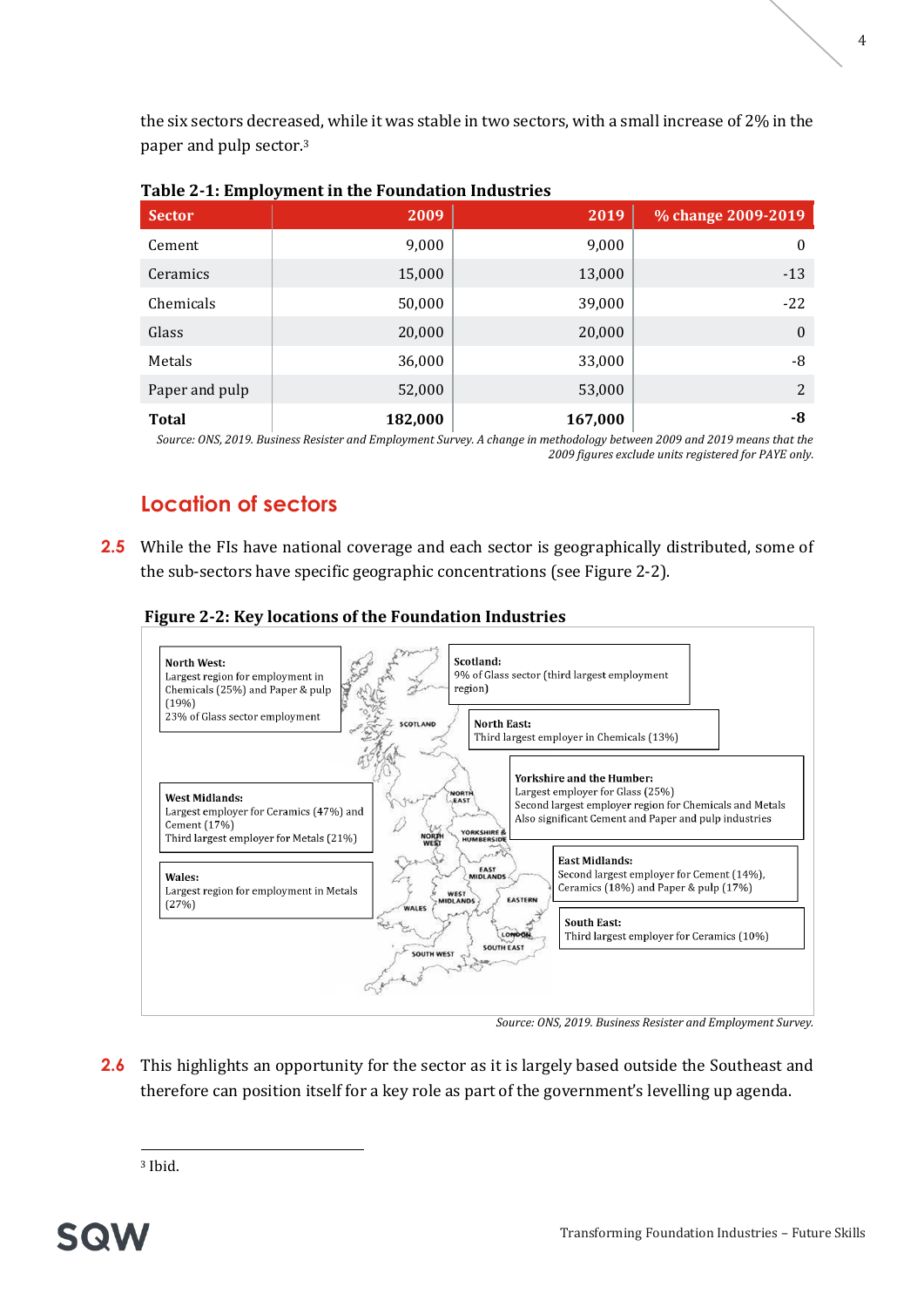<span id="page-6-0"></span>**3. Sectoral skills needs**

- **3.1** This section summarises findings on current and future skills needs in the FIs, with common messages across the six sectors on the future skills needs and problems anticipated meeting these discussed below. More detailed findings by sector can be found in [Annex C:.](#page-20-0) These findings are based on:
	- a review of available literature, based on latest sector materials (e.g., from available online trade journals and from sector bodies) and wider sources, using a structured list of search terms
	- interviews with stakeholders from each sector
	- six workshops conducted with businesses and sector bodies in each sector.
- <span id="page-6-1"></span>**3.2** A number of issues arose which were relatively common across the six sectors in relation to future skills needs:
	- there was limited focus on the skills required to make adaptations for maintaining competitiveness in delivering Net Zero. Rather, the focus has been on short term skills needs and survival, particularly how to combat problems related to the ageing workforce and the related loss of their detailed technical knowledge
	- leadership and management are viewed as key to overcoming challenges of ageing workforce and innovation needed to deliver on Net Zero – but skills and cultural barriers exist in this area. Whilst management and leadership was not explicitly recognised by all respondents, it was raised by some and implied by others, and is evident in the literature, for example, the ERC's Innovation Readiness report<sup>4</sup> which finds underdeveloped management and leadership skills acts as a barrier to innovation in the FIs
	- engineering skills, at professional and technician levels, are a key current skills gap which is expected to increase in future, as well as sector-specific technical knowledge and STEM skills more broadly
	- the ability to practically apply skills in real-world settings, multi-disciplinary knowledge and wider 'soft' skills (e.g., communication, leadership, confidence, etc.) are also gaps, which pose barriers to problem solving and innovation
	- there has been limited consideration of skills needed for digitalisation / automation in most sectors, due to a lack of knowledge of what will be needed rather than lack of need.
- <span id="page-6-2"></span>**3.3** Common problems were also anticipated meeting to meet skills needs, in particular:

<sup>4</sup> Hopley, L. et al (2021) Innovation Readiness in the UK Foundation Industries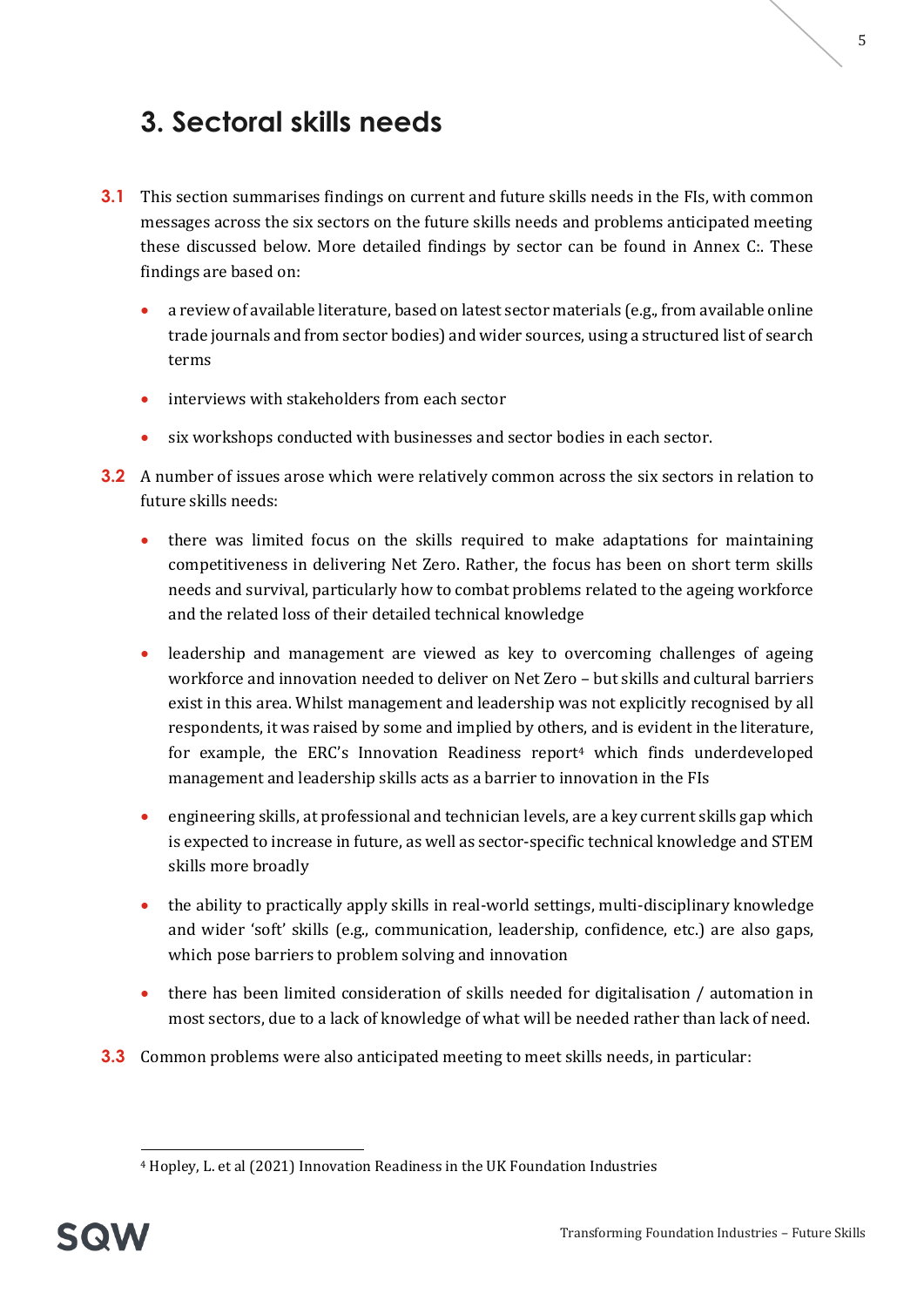- there was a common perception that the sectors are not attractive to new entrants as they were seen as 'old and dirty' and located in unappealing locations. The Net Zero agenda was identified as providing an opportunity to generate interest in younger people
- dissatisfaction with the number and quality of graduates and professional applicants, along with concerns about their job readiness, with neither soft nor technical skills meeting expectations
- there is a lack of bespoke, sector-specific training provided in FE and HE, and a risk that technical knowledge is being lost as an ageing workforce retires and there is not thought to be suitable technical provision to train new entrants to replace them. Sectors within the FIs often lack scale to be able to influence provision, meaning university-level and apprenticeship provision is viewed currently as poorly matched to meet need
- the supply system is fragmented and confusing, which makes it difficult for businesses to engage as they find it difficult to find suitable provision, and if they do, to then assess its quality, and there is a lack of coordination between FE, HE and other providers
- the apprenticeship system is viewed as complex and difficult for many businesses to navigate, meaning many are dissatisfied and critical of the system and the levy, and do not feel the generic standards that have been developed meet their needs
- the issues of scale mean that collaboration across businesses and sub-sectors to coordinate supply is key, but this is currently limited. In many cases the industries are 'poorly joined up' and expressed challenges around collaborating with those whom they also see as competition. This diminishes purchasing power and the development of solutions, within and across the FIs
- many businesses in the FIs are internationally owned, meaning leadership, and therefore investment and strategic decisions, are offshore, which can constrain the ability of local management to invest in skills development
- very limited consideration of specific aspects of equality, diversity and inclusion (EDI) other than ageing workforce, but this is seen as an area of opportunity to broaden traditional recruitment channels
- these issues are exacerbated for SMEs, as they have less resources to investigate and address them.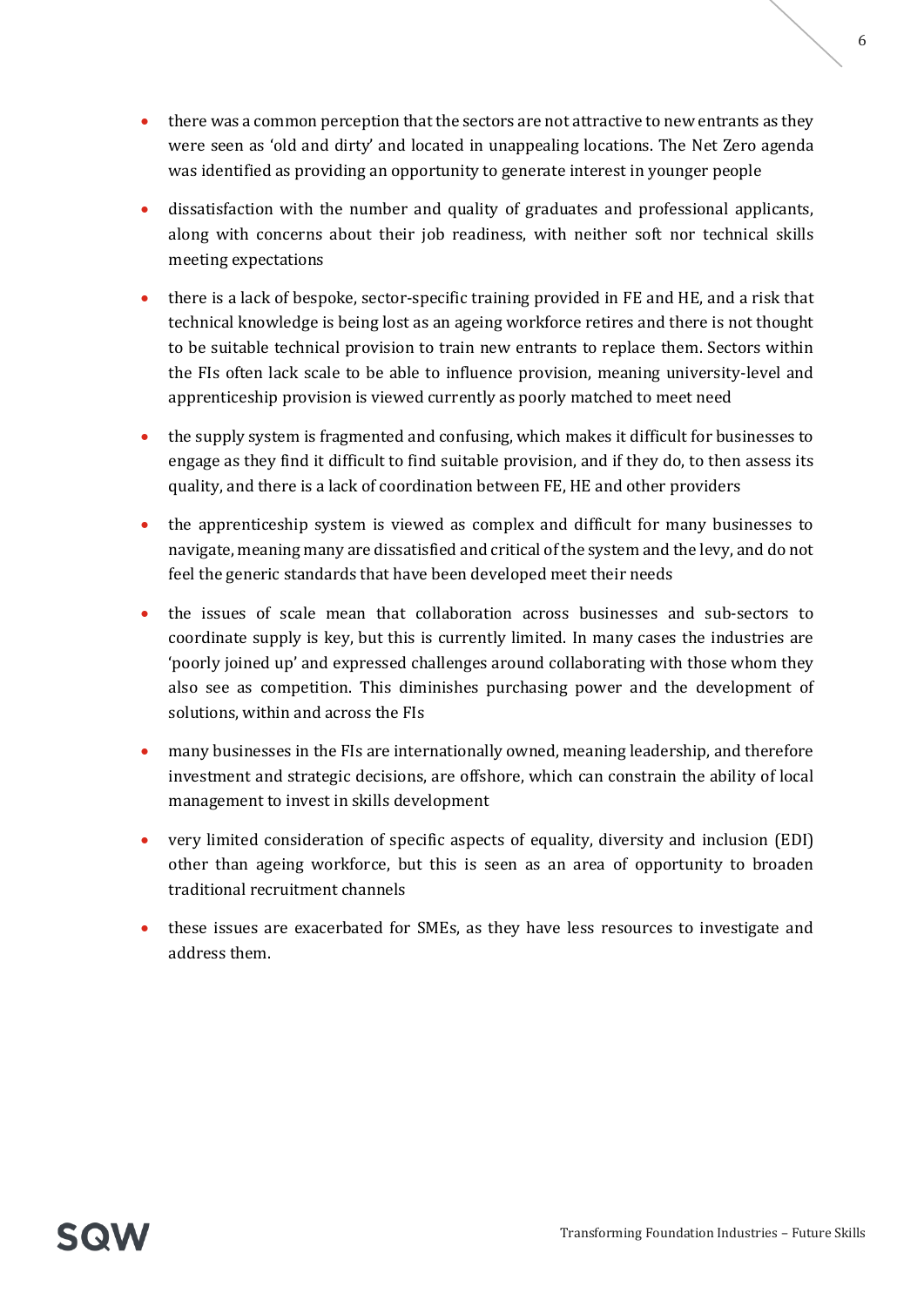## <span id="page-8-0"></span>**4. Good practice in addressing skills challenges**

- **4.1** Throughout this research, areas of reported good practice in addressing skills needs and gaps have been identified, from both within and outside of the FIs. This section summarises these examples, and includes findings from:
	- workshops and interviews with individuals from within and outside of the FIs who are already engaged in the delivery of solutions to address similar skills challenges to those facing the FIs
	- an evidence review to identify good practice in institutions/arrangements established with businesses to improve skills.

#### **Developing solutions workshops and consultations**

- **4.2** After identifying the common messages related to future skills needs, SQW undertook a series of interviews and two workshops (one on technical skills provision and one on management and leadership). Those participating broadly agreed with the analysis of the issues set out above (see paragraph[s 3.2](#page-6-1) an[d 3.3\)](#page-6-2), and added some additional reflections:
	- the concept of 'Foundation Industries' is relatively new, and the industries themselves do not typically work together, which exacerbates issues of scale and means they do not have a strong profile or voice
	- the issues are often more about a lack of demand than about supply, with business focussed on short term, commercial pressures
	- the messages are very similar to those seen in other industries such as Life Sciences and Advanced Therapies, both of which have identified solutions for some of these issues and their experience should be drawn on by the FIs
	- there is a high information barrier (particularly for small businesses) for accessing training and finding the right kind of help with a range of different routes available
	- similarly, there is a lack of understanding of the apprenticeship system, which can be seen as 'inaccessible and clunky', and how to best make use of generic apprenticeship standards
	- the perception of apprenticeships which in many cases is quite a 'traditional' view of apprentices with limited knowledge of the current system including how it includes degree level courses and can support leadership and management development
	- equality, diversity and inclusion have risen up the agenda of many organisations and there is a risk that if the FIs do not engage then the labour pool they have access to will be limited

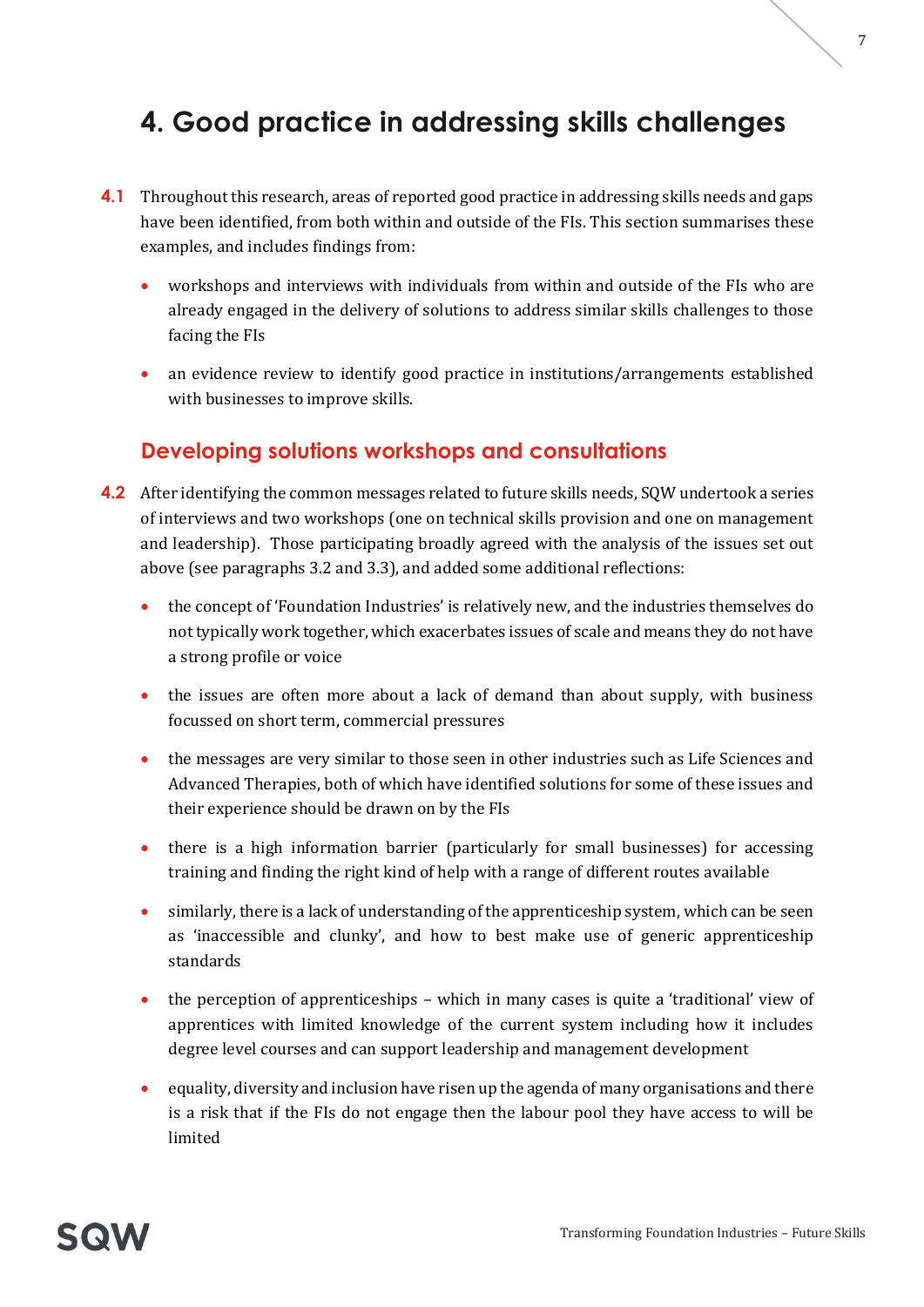- there are mixed approaches to funding management and leadership training (businesses paying for staff, reimbursement, or employees paying themselves) which indicates the level of commitment from business (though paying and finding the time for this training is a considerable constraint for SMEs).
- **4.3** Participants were then asked to identify possible solutions and examples of good practice the FIs might learn from to address these issues. Several helpful examples were identified within sectors such as Advanced Therapies, Life Sciences, Aerospace and Nuclear and from organisations/arrangements such as Knowledge Transfer Partnerships (KTPs), Research and Technology Organisations (RTOs), the Technician Apprenticeship Consortium and the Science Industry Partnership (part of Cogent Skills).
- **4.4** Key areas which emerged across the examples are the need to enhance knowledge and collaboration. In order to develop informed demand, businesses must understand what their skills needs are and how existing provision could help address these needs, and must share knowledge across industries. Collaboration across businesses helps to 'pool demand' to enable 'purchasing power' with providers for training and development at all levels; and collaboration between industry, providers and other stakeholders in the creation of training programmes can help ensure they are fit for purpose. A summary of more specific findings from this research are set out in [Table 4-1.](#page-9-0)

| <b>Focus</b>                 | <b>Findings from workshops / interviews</b>                                                                                                                                                                                                                                                                                                                                                                                                                                                                                                                                                                                                                                                                                                                                                                                                                                                                                                                                                                                                                                                                           |
|------------------------------|-----------------------------------------------------------------------------------------------------------------------------------------------------------------------------------------------------------------------------------------------------------------------------------------------------------------------------------------------------------------------------------------------------------------------------------------------------------------------------------------------------------------------------------------------------------------------------------------------------------------------------------------------------------------------------------------------------------------------------------------------------------------------------------------------------------------------------------------------------------------------------------------------------------------------------------------------------------------------------------------------------------------------------------------------------------------------------------------------------------------------|
| Management and<br>leadership | Programmes where employees are exposed to other sectors to develop<br>$\bullet$<br>leadership skills were seen as helpful (e.g., Leader 2 Leader)<br>Leadership and management apprenticeships have been used successfully<br>$\bullet$<br>in Advanced Therapies<br>Management KTPs work well and could be used more<br>٠<br>Investing the time to address 'information issues' and provide<br>٠<br>communications to drive demand, explaining the need for innovation and<br>training (as has been done in the Aerospace sector)<br>Internal leadership development programmes which look to advance<br>$\bullet$<br>leadership skills through opportunities on the job, coaching and mentoring<br>and through classroom learning seen as good practice (but often only<br>available in larger firms)<br>Some form of 'central service' is needed to address information barriers<br>۰<br>and issues identified to drive demand. Examples of past UK government<br>approaches such as business advice service and innovation<br>counsellors/advisers, were suggested, although views on their success<br>were mixed. |
| Apprenticeships              | Need to map apprenticeship standards and develop understanding of<br>$\bullet$<br>emerging skills at different levels (as has been done for HVMC)<br>Businesses can go to providers which offer a generic apprenticeship<br>$\bullet$<br>standard and work with them to adapt provision to their specific needs<br>'Pooling' apprenticeships, bringing together several businesses with<br>$\bullet$<br>similar apprenticeship needs, is a way to give businesses 'buying power'<br>with providers                                                                                                                                                                                                                                                                                                                                                                                                                                                                                                                                                                                                                    |

#### <span id="page-9-0"></span>**Table 4-1: Summary of findings from 'developing solutions' workshops / interviews**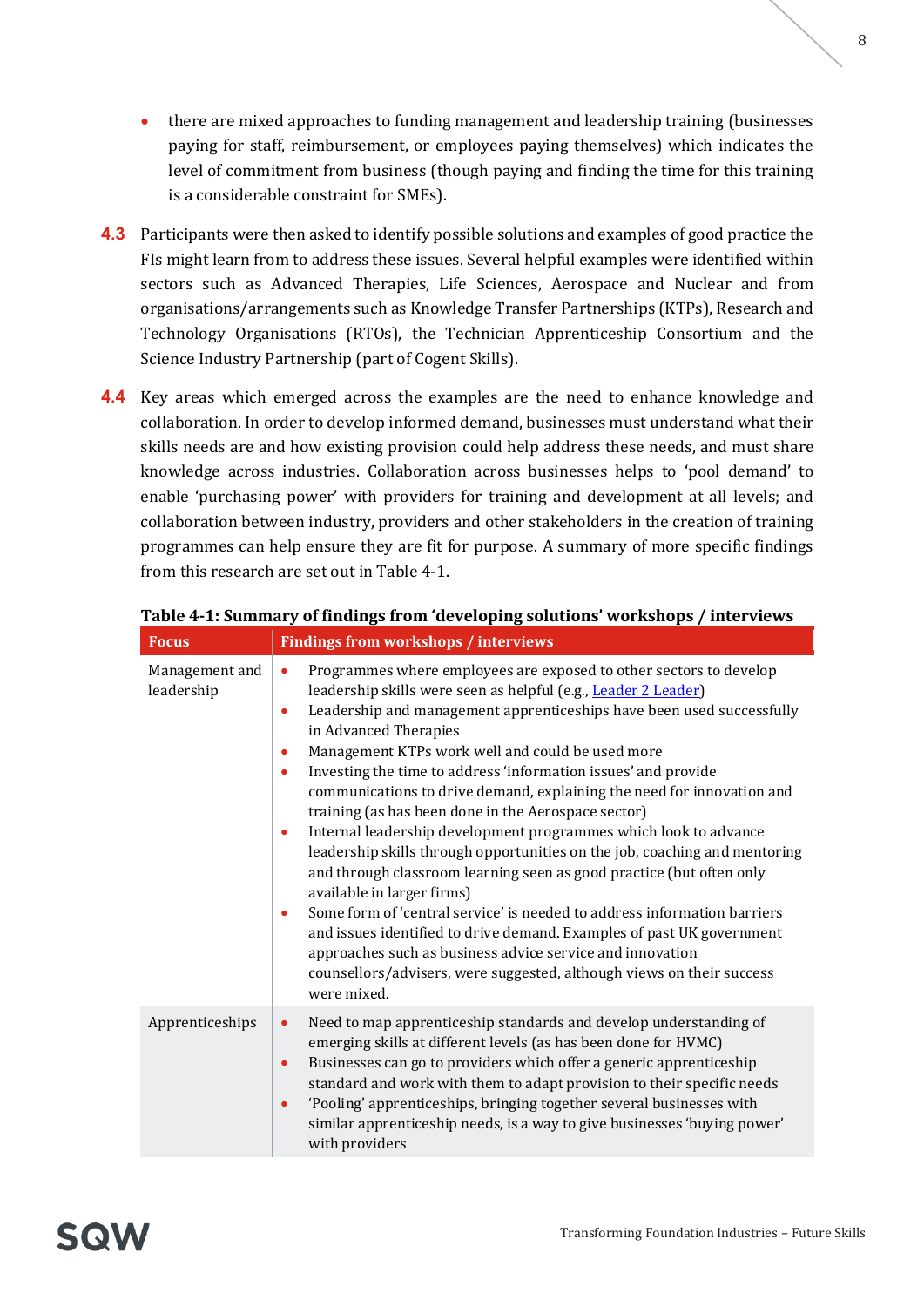| <b>Focus</b>                    | <b>Findings from workshops / interviews</b>                                                                                                                                                                                                                                                                                                                                                                                                                                                                                                                                                                                                                                                                                                                                                                                                       |
|---------------------------------|---------------------------------------------------------------------------------------------------------------------------------------------------------------------------------------------------------------------------------------------------------------------------------------------------------------------------------------------------------------------------------------------------------------------------------------------------------------------------------------------------------------------------------------------------------------------------------------------------------------------------------------------------------------------------------------------------------------------------------------------------------------------------------------------------------------------------------------------------|
|                                 | Having a facilitator between industry and providers and bringing<br>$\bullet$<br>businesses together to educate them was seen as a helpful way to<br>disentangle the often-confusing apprenticeship landscape<br>Apprenticeship Consortium Model (Advanced Therapies and Technicians)<br>$\bullet$<br>Showcase existing apprentices to employers to demonstrate what they are<br>$\bullet$<br>capable of                                                                                                                                                                                                                                                                                                                                                                                                                                          |
| Degree level<br>apprenticeships | Materials Science Degree Apprenticeship (Sheffield Hallam and Derby) was<br>$\bullet$<br>seen as a good option for the FIs. It broadly covers training to become a<br>Materials Engineer, but has flexibility so apprentices can get knowledge<br>and skills for particular sectors<br>Level 6 and 7 apprenticeships and other higher education programmes are<br>$\bullet$<br>still a struggle for other sectors (Advanced Therapies and Life Sciences).<br>The providers are less flexible, and it is more difficult to get 'buying<br>power'. Takes longer for higher education institutions (HEIs) to get<br>programmes started (approx. 2 years).                                                                                                                                                                                            |
| Graduates /<br>work placements  | 'Sandwich placements' were seen as a good way for graduates to get<br>$\bullet$<br>practical industry experience to complement their academic qualifications<br>Can be difficult for businesses to navigate, having a facilitator can help<br>$\bullet$<br>businesses understand how it works, what they can do, how to manage etc.<br>Nucleargraduates was viewed as an example of a successful programme.<br>$\bullet$<br>Students undertake three secondments over 2 years, with core training<br>programme, mentoring, networking opportunities and a 'significant role'<br>in a sponsor organisation at the end of the programme.                                                                                                                                                                                                            |
| Other training<br>options       | KTPs work well, particularly for SMEs with management buy-in as they<br>$\bullet$<br>can influence management culture, innovation and strategy<br>German Fraunhofer model, constant cycle of staff transferring between<br>$\bullet$<br>industry and RTOs (but very expensive)<br>Collaborative PhDs being undertaken with larger organisations have<br>$\bullet$<br>worked well. Practical milestones agreed alongside academic milestones<br>Online training platform, bringing together all existing online training and<br>$\bullet$<br>CPD activities (as has been done in Advanced Therapies)<br>Investing in a centre for training and/or new technologies<br>Potential areas to explore in the future: Institute of Technology (IoT),<br>Academic Technology Approval Scheme (ATAS, from DfE), Learning<br>Factories, Skills Accelerator. |
| Mentoring /<br>coaching         | Internal mentoring and coaching programmes were seen as very<br>$\bullet$<br>important but need to have buy-in from leadership<br>Reverse mentoring, with younger employees mentoring older employees,<br>$\bullet$<br>was seen as just as important as traditional mentoring, particularly to<br>combat issues around the ageing workforce and digitalisation<br>Formalising mentoring programmes, for example through certification,<br>$\bullet$<br>was seen as a way to give it greater value within and outside of the<br>business.                                                                                                                                                                                                                                                                                                          |
| Sector image                    | Important to engage with education at all levels<br>۰<br>Engaging with the Careers and Enterprise Company, representatives from<br>$\bullet$<br>industry volunteering as Enterprise Advisers<br>Engaging with the STEM Ambassadors programme                                                                                                                                                                                                                                                                                                                                                                                                                                                                                                                                                                                                      |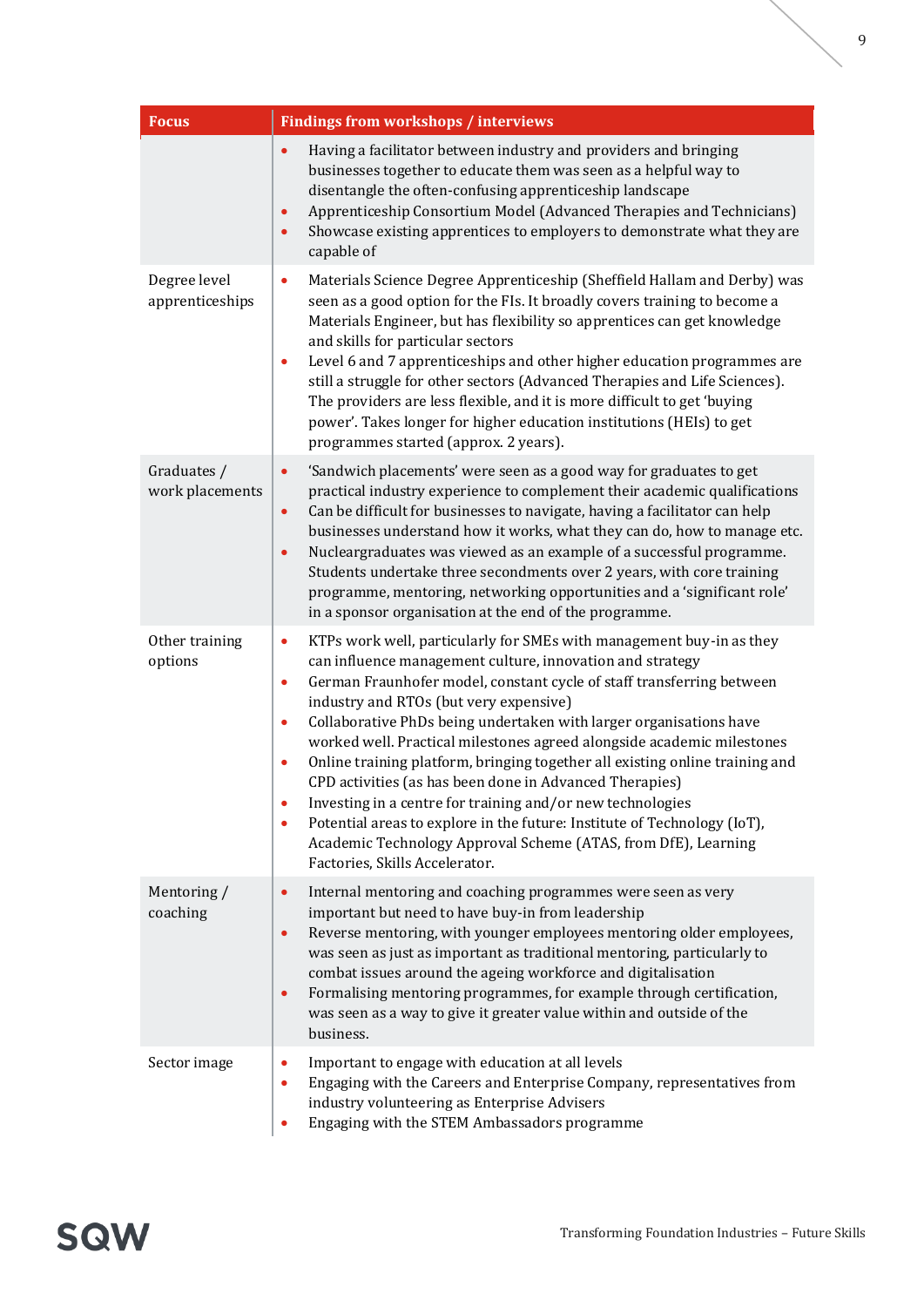| <b>Focus</b> | <b>Findings from workshops / interviews</b>                                                                                                                                                                                                                                                                                                                                                                                                                                     |
|--------------|---------------------------------------------------------------------------------------------------------------------------------------------------------------------------------------------------------------------------------------------------------------------------------------------------------------------------------------------------------------------------------------------------------------------------------------------------------------------------------|
| Regulation   | More regulated/structured system potential solution to ensure working<br>$\bullet$<br>engineers keep skills up to date, including mandatory CPD instead of<br>voluntary<br>Use Innovate UK funding power to influence businesses towards better<br>$\bullet$<br>behaviour. This could mean asking for commitments to workforce<br>development when seeking other funding. It could also reinforce links<br>between technology and business development, and skills developments |
|              | Source: SQW Phase 3 'Developing solutions' workshops and interviews                                                                                                                                                                                                                                                                                                                                                                                                             |

#### **Evidence review**

- **4.5** A review of evidence to identify good practice in institutions/arrangements established with businesses to improve skills on a sectoral basis found several fairly common and strong themes to guide to any grouping:
	- clarity of purpose (and then consistency over time) driven by the sector
	- shaped and guided by a sound evidence base
	- sufficient resources (people and money) to be credible and take on the agreed purpose, which can include being able to generate income through membership fees or services including training and consultancy
	- the importance of employer buy-in
	- drawing on existing relationships to attract key members (most obviously employers but also recognising the need to engage the supply side)
	- recognise the barriers to engaging small firms and work to overcome these barriers.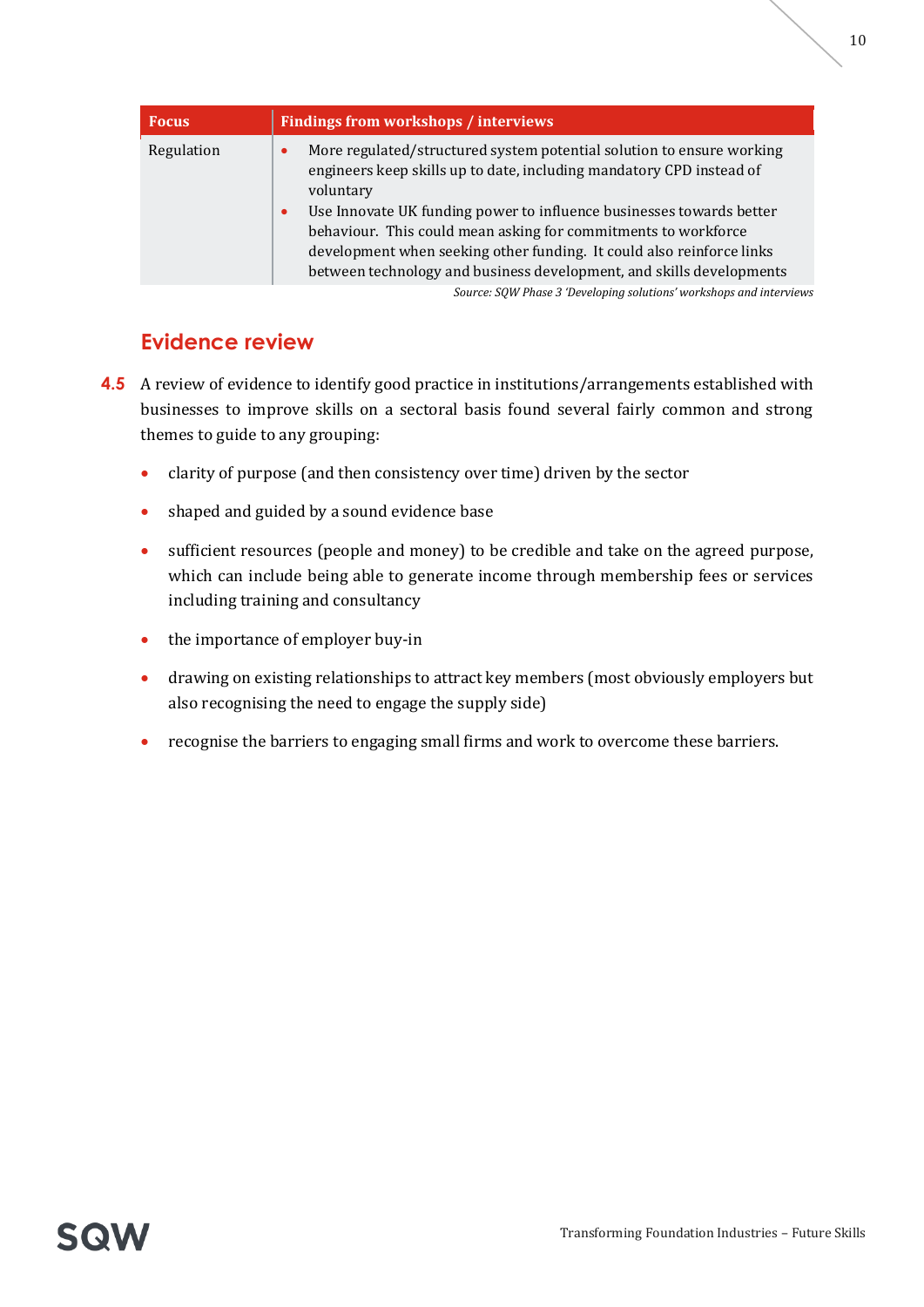## <span id="page-12-0"></span>**5. Action plan**

- **5.1** The findings from the first three phases of this project were brought together to develop an Action Plan. The plan brings together the skills challenges (and opportunities) faced by the FIs which might prevent the sector from meeting Net Zero and competitiveness goals and what Innovate UK can do to help resolve those issues.
- **5.2** A draft plan was presented in a workshop in May 2021 to representatives from FI businesses and sector bodies who had participated in phase 2 of this study to 'test and develop' the suggested actions. Feedback from this workshop has been incorporated into the plan presented below [\(Table 5-1\)](#page-14-0). In particular we have focussed down on a series of key action areas and themes.
- **5.3** There are four themes in the plan, although as is shown, many of the actions will address more than one theme:
	- raise awareness of net zero and demand for skills within FIs
	- develop management and leadership
	- improve skills provision
	- improve sector attractiveness.
- **5.4** In developing the actions, we were mindful of:
	- the lack of an existing group to bring together and articulate the employer voice in driving the need for change. There is a need to identify and engage with key sector business and to develop a Taskforce to help progress the action plan. Their ownership and leadership of the Action Plan would (according to the evidence on best practice) help attract others in the sector. This is a key component of other sectors which have developed and taken forward similar plans, e.g., life-sciences, construction
	- the breadth of the agenda to be addressed. We have focussed on a fairly small number of action areas (10). In many cases, several activities will need to be taken forward in each action area, and while we have suggested in places what these could be, we anticipate the focus and detail will be guided by the Taskforce
	- a need to raise the demand for skills within the sector. It will not be sufficient to make changes to the supply of skills alone. The sector needs to be convinced of the value of investment in skills and investment in engagement with education providers for the longer-term
	- a need to work with existing structures and systems for the benefit of the FIs. There is a significant short-term agenda to move forward, rather than delay actions until wider changes can be achieved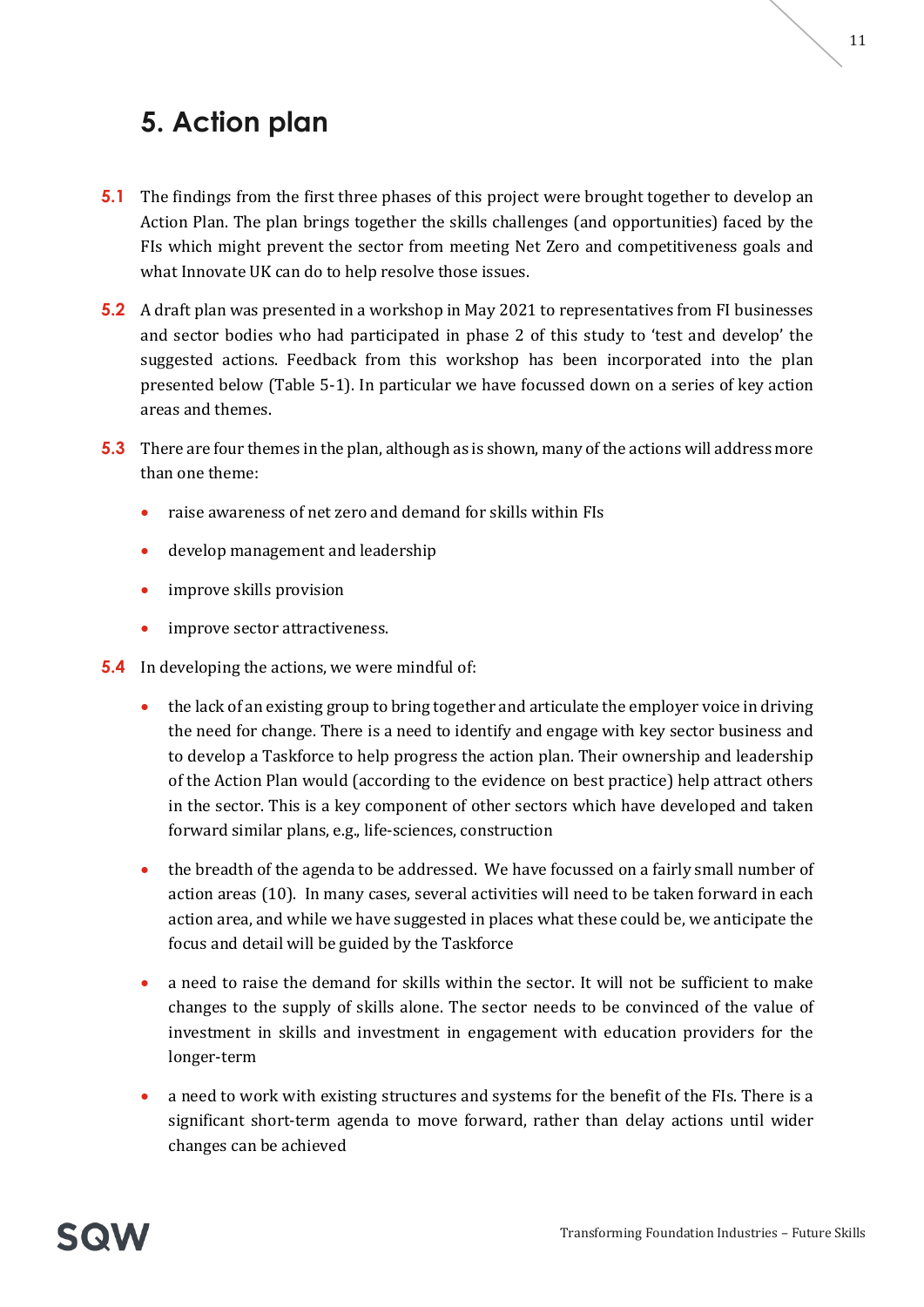- there are some good practice examples which could be used as demonstrators or to develop guidance for others. However, for the most part, Innovate UK will need to facilitate / commission skills development activities, testing the market where there are multiple generic (i.e. non-sector specific) providers, particularly for management and leadership activities.
- **5.5** Many of the actions set out are independent of others and would have value on their own. However, to emphasise what was said above, we do think it important that the Task Force is able to influence the shape of activity. We would also suggest that some progress is made quickly to create a sense of momentum and achievement, which should then lead to more. Actions 3, 4, 5 and 8 could be early actions.
- **5.6** In general, the actions need not be sequential, although incentivising skill development through IUK funding should follow the Taskforce being in place and action to improve supply. Action around the supply side would help to demonstrate a partnership approach, with all sides being asked to play their part.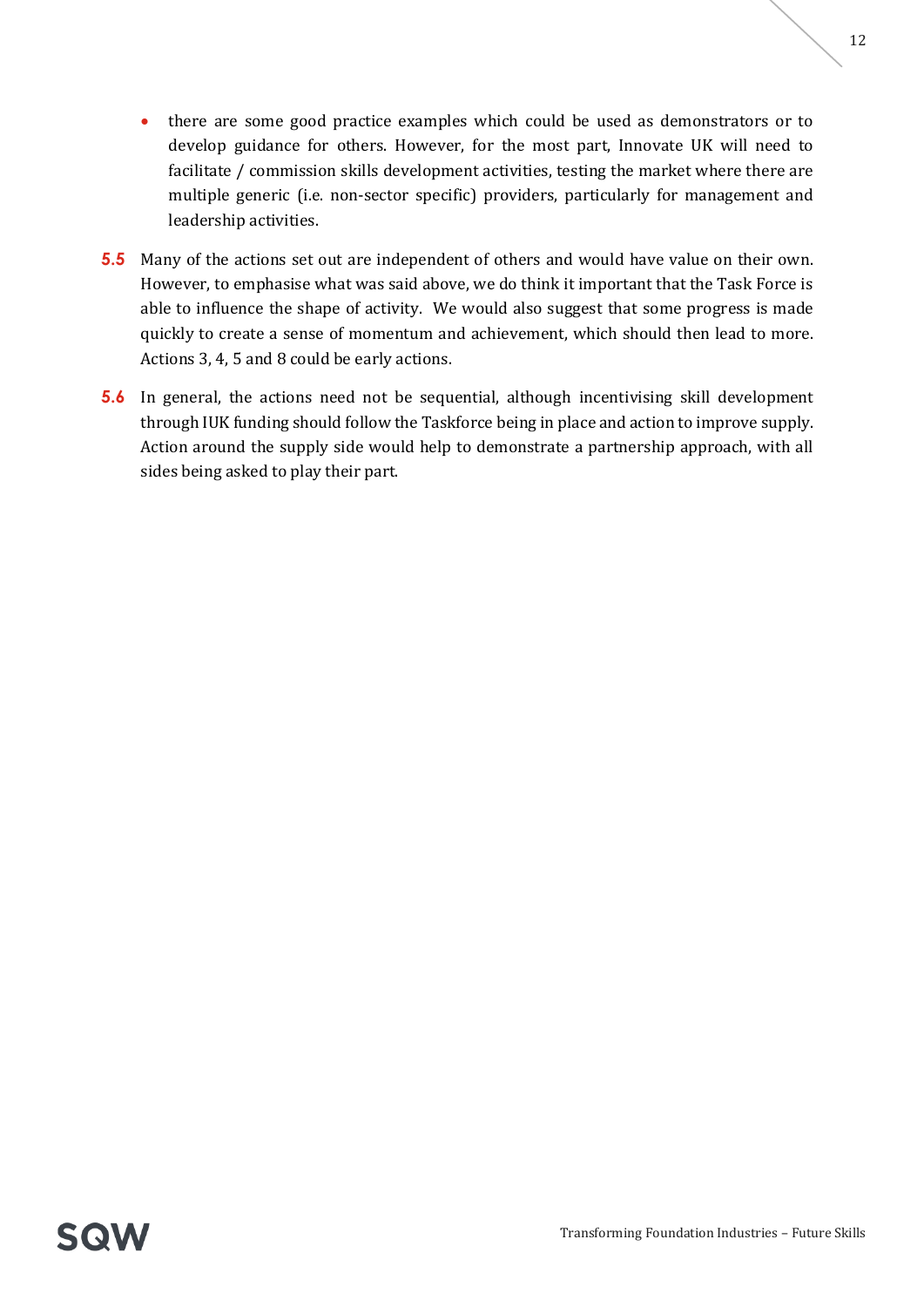#### **Table 5-1: Action Plan for the Foundation Industries**

<span id="page-14-0"></span>

| <b>Action</b>                                                                                                                                                                                                                                                                             |                                                                   |                                      | <b>Theme</b>                |                                  |
|-------------------------------------------------------------------------------------------------------------------------------------------------------------------------------------------------------------------------------------------------------------------------------------------|-------------------------------------------------------------------|--------------------------------------|-----------------------------|----------------------------------|
|                                                                                                                                                                                                                                                                                           | Raise awareness of<br>net zero and demand<br>for skills within FI | Develop management<br>and leadership | Improve skills<br>provision | Improve sector<br>attractiveness |
| 1. Establish a TFI Innovation Skills Taskforce<br>(TFIIST) which has a clearly defined purpose and<br>objectives, comprises a coalition of enthusiastic<br>employers and leads on the detailed design and<br>delivery of the action plan                                                  | $\sqrt{ }$                                                        | V                                    | $\sqrt{ }$                  | $\sqrt{ }$                       |
| 2. Link TFIIST to Advisory Group (and other FI<br>groups), ensuring skill-related objectives are<br>included in the Terms of Reference of those<br>groups                                                                                                                                 | $\sqrt{ }$                                                        | $\sqrt{}$                            | $\sqrt{ }$                  | $\sqrt{ }$                       |
| 3. Develop a single, online point of access for FIs<br>which articulates the need for skills investment<br>and signposts to resources. In the short term this<br>should highlight courses which are currently<br>available and wider UKRI resources (mapped to<br>show relevance to FIs). | $\sqrt{ }$                                                        | $\sqrt{}$                            | $\sqrt{ }$                  | $\sqrt{ }$                       |
| In time this could expand to include opportunities<br>developed through TFIIST such as: Management<br>Degree Apprenticeships; FIs relevant skills<br>provision; mentoring and reverse mentoring,<br>M&L mentoring and cross organisational<br>secondments; and an FIs graduate programme. |                                                                   |                                      |                             |                                  |
| 4. Convene and pool informed employer demand for<br>skills and facilitate discussions with providers to<br>i) improve provision, using tailored generic<br>frameworks and ii) improve provider capacity                                                                                   | $\sqrt{ }$                                                        | $\sqrt{}$                            | $\sqrt{ }$                  | $\sqrt{ }$                       |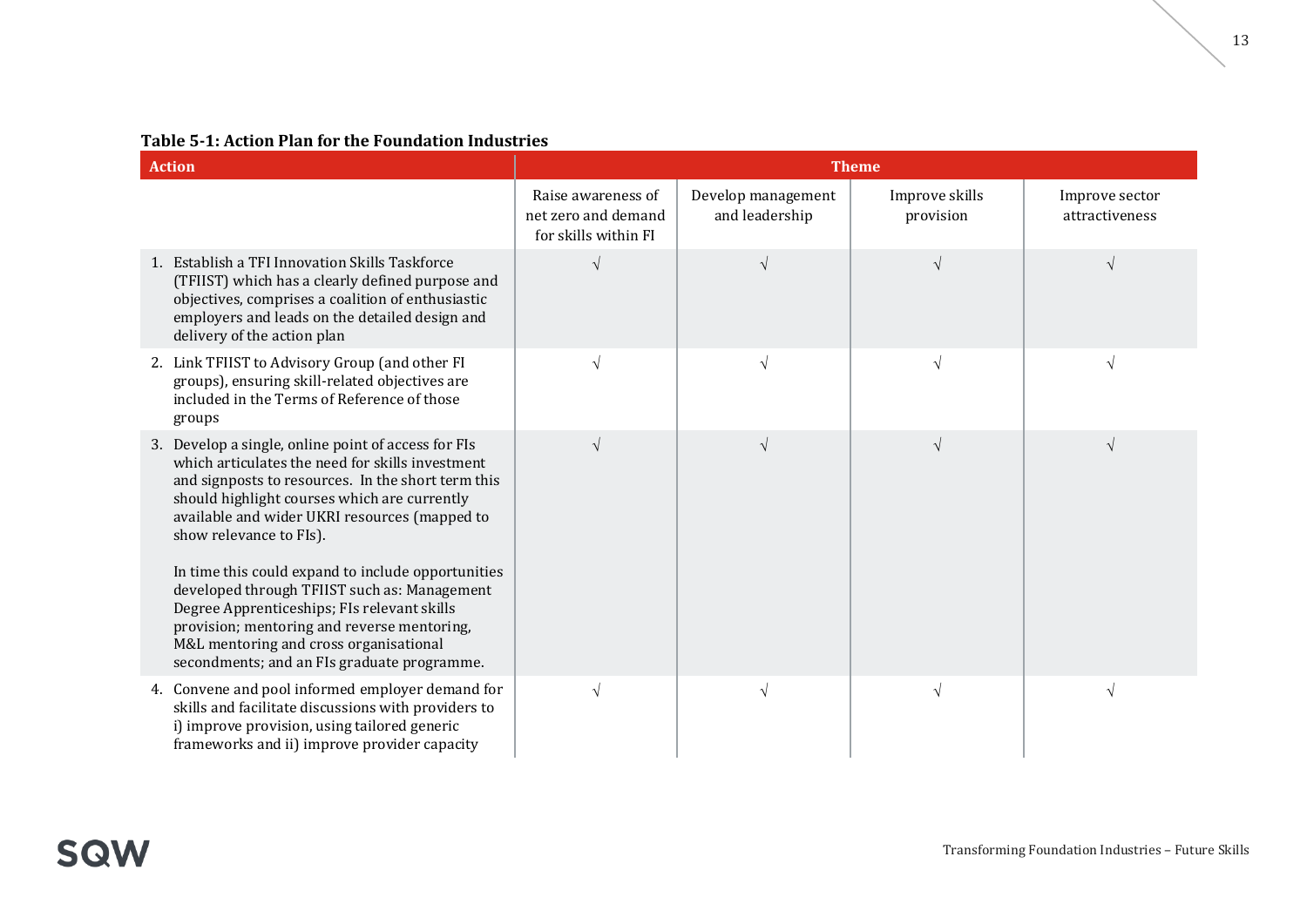| <b>Action</b>                                                                                                                                                                                                                                                                                                                                                                  |            |           | <b>Theme</b> |             |
|--------------------------------------------------------------------------------------------------------------------------------------------------------------------------------------------------------------------------------------------------------------------------------------------------------------------------------------------------------------------------------|------------|-----------|--------------|-------------|
| 5. Support a pilot group of employers to employ<br>Apprentices (if possible, one group at Level 4/5<br>and one Degree Apprenticeship) to demonstrate<br>how existing Apprenticeships Standards can be<br>used to ensure sufficient demand to be attractive<br>to providers. In doing so draw on the experiences<br>of those in the sector using apprenticeships at<br>present. | $\sqrt{ }$ | $\sqrt{}$ | $\sqrt{ }$   | N           |
| 6. Facilitate business engagement in curriculum<br>design, student sponsorship opportunities                                                                                                                                                                                                                                                                                   |            |           | $\sqrt{ }$   | $\sqrt{ }$  |
| 7. Commission bespoke short-course provision for<br>FI innovation management. Promote use of<br><b>Management Knowledge Transfer Partnerships</b><br>and engage with <b>Help to Grow Expert Advisory</b><br>Council to explore possibilities for delivery of<br>innovation management provision                                                                                |            | $\sqrt{}$ |              |             |
| 8. Develop a narrative for FI, encapsulating critical<br>role in Net Zero and associated skill requirements.<br>Communicate the narrative to sector, potential<br>entrants and other government departments                                                                                                                                                                    | $\sqrt{ }$ |           |              | $\sqrt{ }$  |
| 9. Work with partners to position the sector as a<br>career choice (e.g. STEM Ambassadors, Careers<br>Enterprise Company, Skills Development<br>Scotland) and promote diversity (e.g. through<br>working with Women in Science and Engineering)                                                                                                                                |            |           | V            | $\sqrt{ }$  |
| 10. As capacity improves, incentivise learning<br>activities through IUK funding. This could include<br>asking those bidding for funding to commit to<br>hiring apprentices, taking on student placements,<br>secondments, etc.                                                                                                                                                | $\sqrt{ }$ | V         | $\sqrt{ }$   | $\sqrt{ }$  |
|                                                                                                                                                                                                                                                                                                                                                                                |            |           |              | Source: SOW |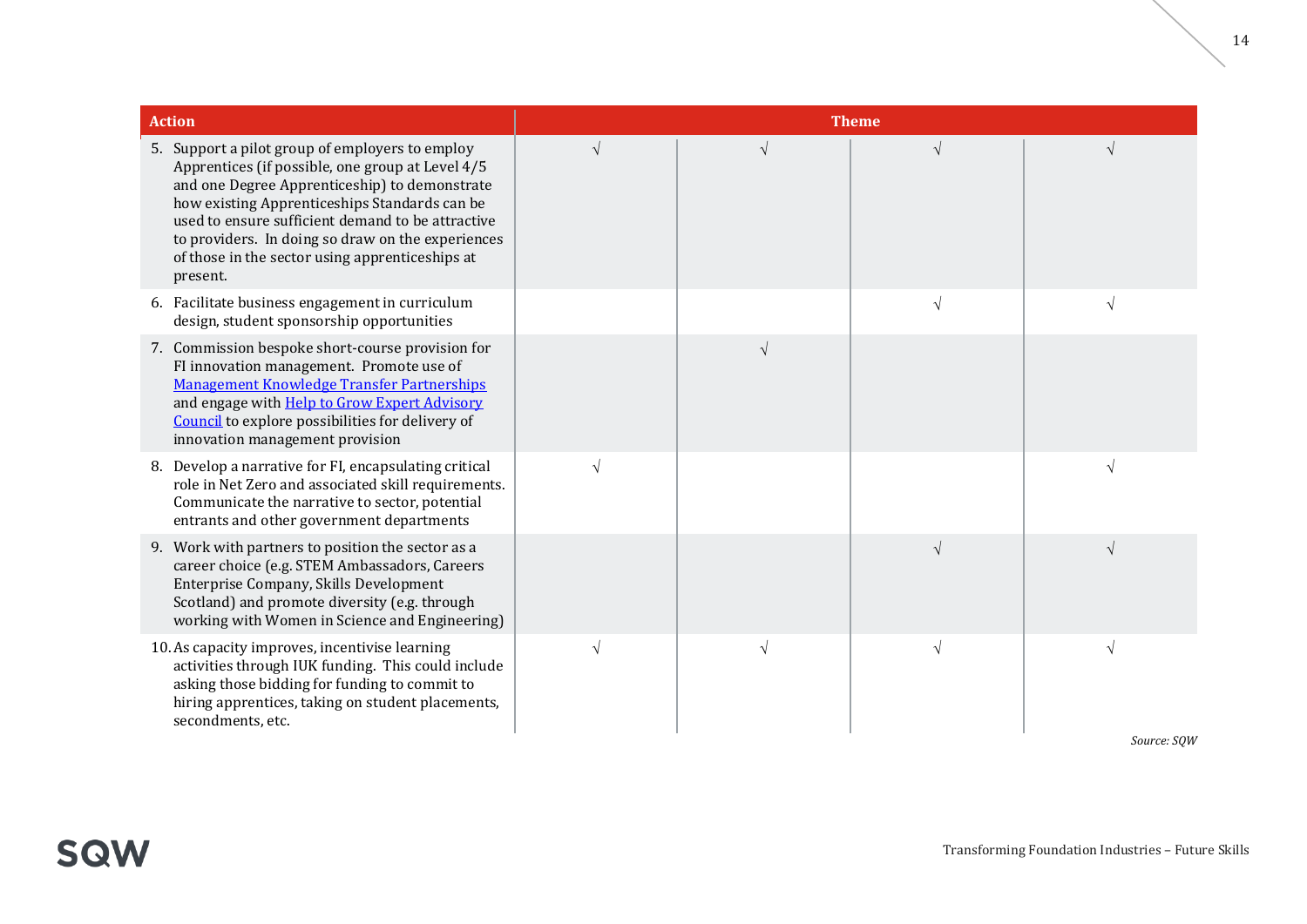## <span id="page-16-0"></span>**Annex A: List of consultees**

A.1 Throughout this study, representatives from 67 businesses, sector bodies, education and training providers, and other relevant organisations were consulted through workshops and interviews (see [Table 1-1\)](#page-2-1). A full list can be found in **Error! Reference source not found.** below.

| <b>Business/organisation</b>                                                          |                                                             |
|---------------------------------------------------------------------------------------|-------------------------------------------------------------|
| <b>Advanced Therapies Apprenticeship</b><br>Community                                 | Institute of Materials, Minerals and Mining<br>(10M3)       |
| Alpek Polyester UK Ltd                                                                | James Cropper Plc                                           |
| AluCast Ltd                                                                           | Johnson Matthey                                             |
| Applied Materials Research, Innovation &<br><b>Commercialisation Company (AMRICC)</b> | Knowledge Transfer Network (KTN)                            |
| Arjowiggins                                                                           | M&C Educational Training Ltd                                |
| <b>Aston University</b>                                                               | <b>Mantec Technical Ceramics</b>                            |
| <b>BASF</b>                                                                           | Materials Processing Institute (MPI)                        |
| <b>Beatson Clark</b>                                                                  | Mineral Products Association (MPA)                          |
| Brafe Engineering Ltd                                                                 | Minerals Products Qualification Council (MPQC)              |
| <b>Breedon Cement</b>                                                                 | Mitsubishi Chemical Methacrylates (Lucite<br>International) |
| <b>British Ceramic Confederation</b>                                                  | Newcastle Business School                                   |
| <b>British Glass</b>                                                                  | Nucleargraduates                                            |
| Cardiff University                                                                    | O-I Glass                                                   |
| <b>Cast Metals Federation</b>                                                         | Palm Paper                                                  |
| Celsa Steel UK                                                                        | Paper Industry Technical Association (PITA)                 |
| <b>CEMEX UK</b>                                                                       | Petrofer UK                                                 |
| Centre for Process Innovation (CPI)                                                   | Robinson Brothers Ltd                                       |
| Chemical Industries Association (CIA)                                                 | Royal Academy of Engineering                                |
| Croda International Plc                                                               | Science Industry Partnership SIATE                          |
| Encirc                                                                                | Sheffield Hallam University                                 |
| <b>Engineering UK</b>                                                                 | Thomas Dudley Ltd                                           |
| Fourstones Paper Mill Company                                                         | <b>UK Chemistry Council</b>                                 |
| <b>Gatsby Foundation</b>                                                              | <b>UK Metals Council</b>                                    |
| George Taylor & Co (Hamilton) Ltd                                                     | <b>UKRI EPSRC</b>                                           |
| <b>Glass Futures</b>                                                                  | <b>UKRI</b> Innovate UK                                     |
| <b>Glass Technology Services</b>                                                      | University of Bath                                          |

**Table A-1: Businesses/organisations consulted throughout study**

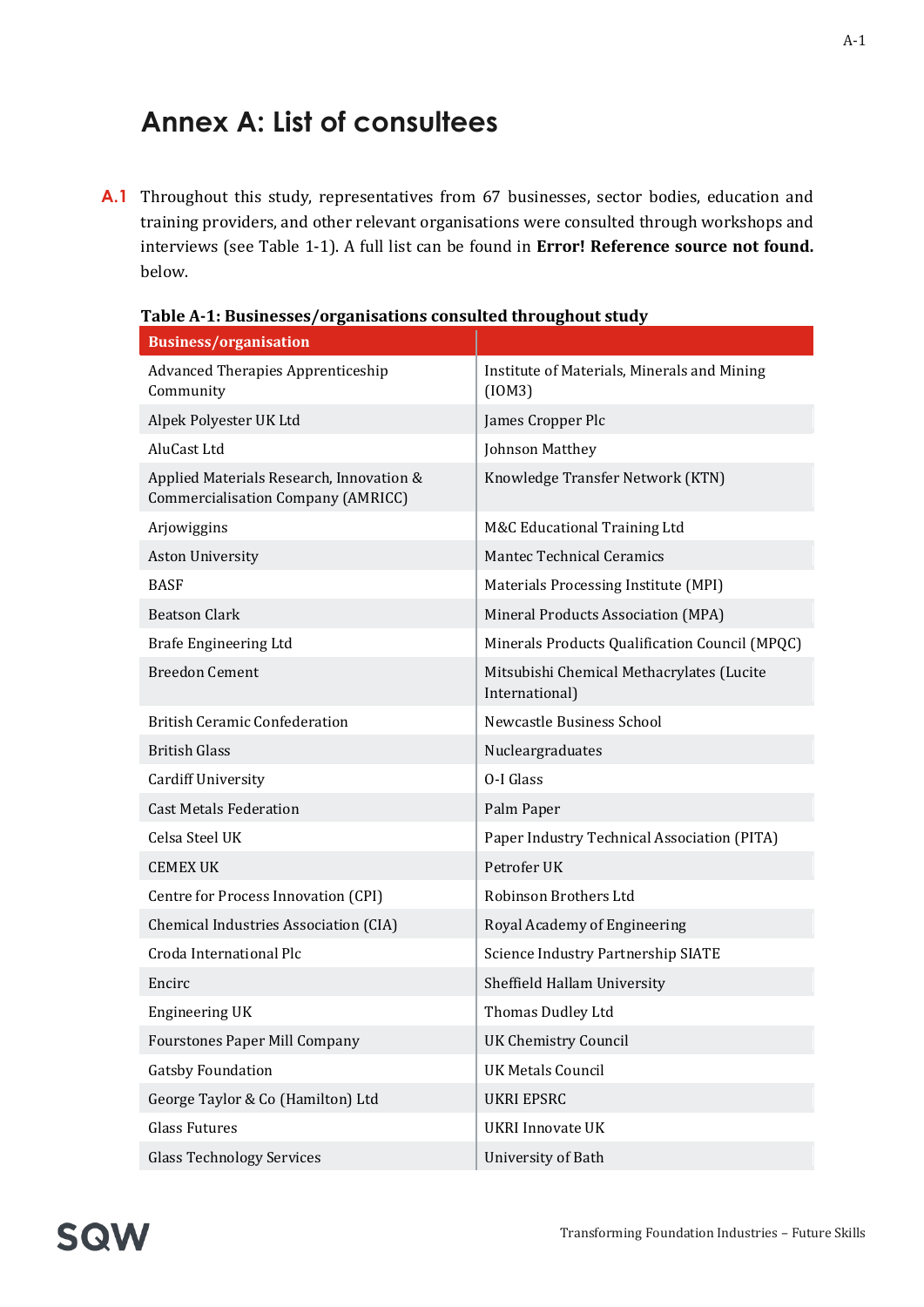| <b>Business/organisation</b>             |                           |
|------------------------------------------|---------------------------|
| Guardian Glass                           | University of Birmingham  |
| HancockHamlin Ltd                        | University of Leeds       |
| Hanson Cement                            | University of Sheffield   |
| High Value Manufacturing Catapult (HVMC) | University of South Wales |
| Ibstock PLC                              | University of Warwick     |
| Iggesund Paperboard Ltd                  | Wedge Galvanising         |
| Inprotec Ltd                             |                           |

*Source: SQW*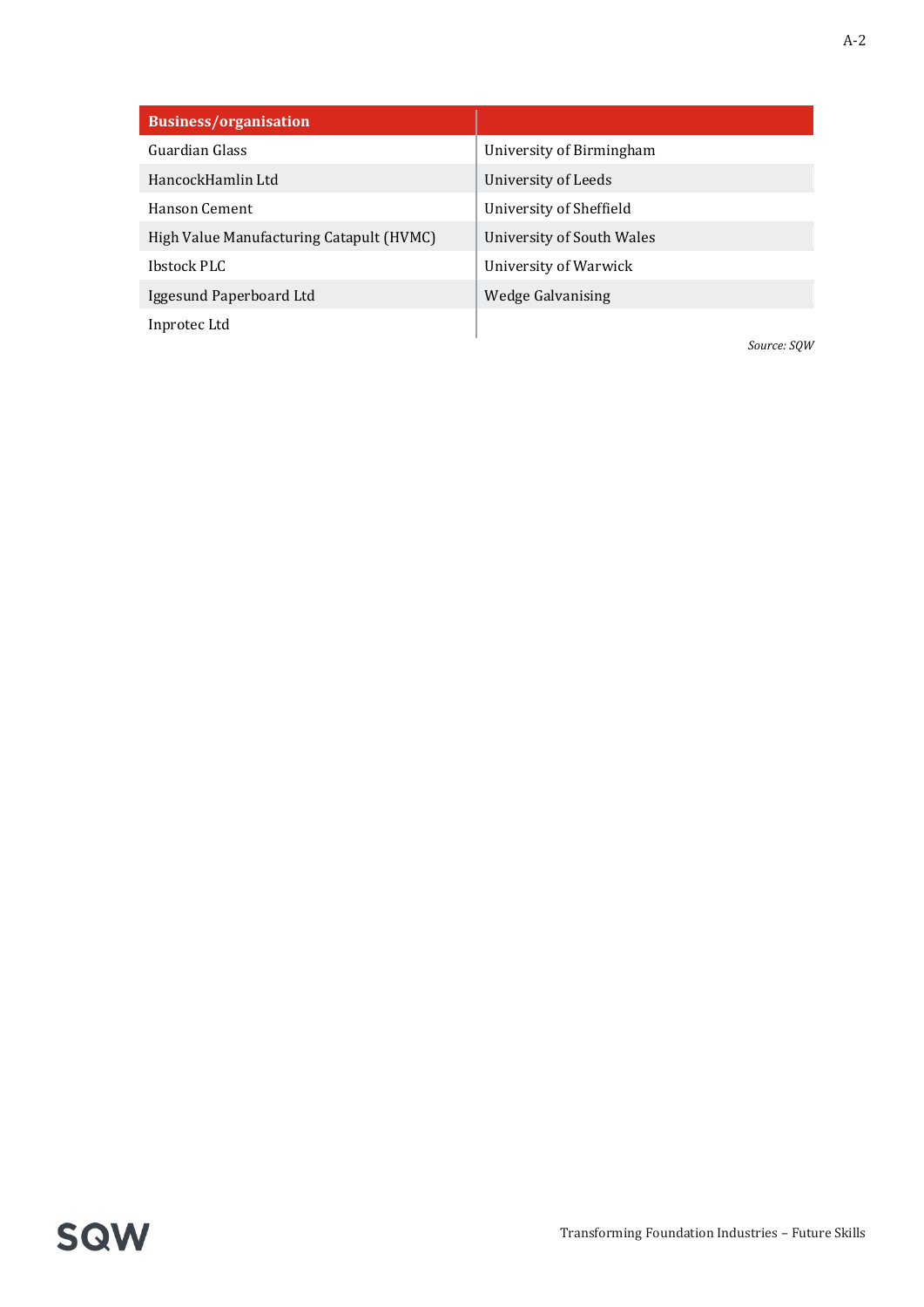## <span id="page-18-0"></span>**Annex B: SIC codes for Foundation Industries**

**B.1** As there is no agreed definition of foundation industries, the TFI challenge team provided a working definition based on 2007 SIC codes, shown below. It was noted that this definition is relatively narrow, focusing predominantly on the primary producers.

| <b>SIC Code</b>       | <b>Description</b>                                                    |
|-----------------------|-----------------------------------------------------------------------|
| <b>Paper and pulp</b> |                                                                       |
| 17110                 | Manufacture of pulp                                                   |
| 17120                 | Manufacture of paper and paperboard                                   |
| 17211                 | Manufacture of corrugated paper and paperboard, sacks and bags        |
| 17219                 | Manufacture of other paper and paperboard containers                  |
| 17220                 | Manufacture of household and sanitary goods and of toilet requisites  |
| 17230                 | Manufacture of paper stationery                                       |
| 17240                 | Manufacture of wallpaper                                              |
| 17290                 | Manufacture of other articles of paper and paperboard n.e.c.          |
| <b>Chemicals</b>      |                                                                       |
| 20110                 | Manufacture of industrial gases                                       |
| 20130                 | Manufacture of other inorganic basic chemicals                        |
| 20140                 | Manufacture of other organic basic chemicals                          |
| 20150                 | Manufacture of fertilizers and nitrogen compounds                     |
| 20160                 | Primary plastics                                                      |
| 20590                 | Manufacture of other chemical products n.e.c.                         |
| <b>Glass</b>          |                                                                       |
| 23110                 | Manufacture of flat glass                                             |
| 23120                 | Shaping and processing of flat glass                                  |
| 23130                 | Manufacture of hollow glass                                           |
| 23140                 | Manufacture of glass fibres                                           |
| <b>Ceramics</b>       |                                                                       |
| 23310                 | Manufacture of ceramic tiles and flags                                |
| 23320                 | Manufacture of bricks, tiles and construction products, in baked clay |
| 23410                 | Manufacture of ceramic household and ornamental articles              |
| 23420                 | Manufacture of ceramic sanitary fixtures                              |
| 23430                 | Manufacture of ceramic insulators and insulating fittings             |
| 23440                 | Manufacture of other technical ceramic products                       |
| 23490                 | Manufacture of other ceramic products n.e.c.                          |

#### **Table B-1: SIC codes for Foundation Industries**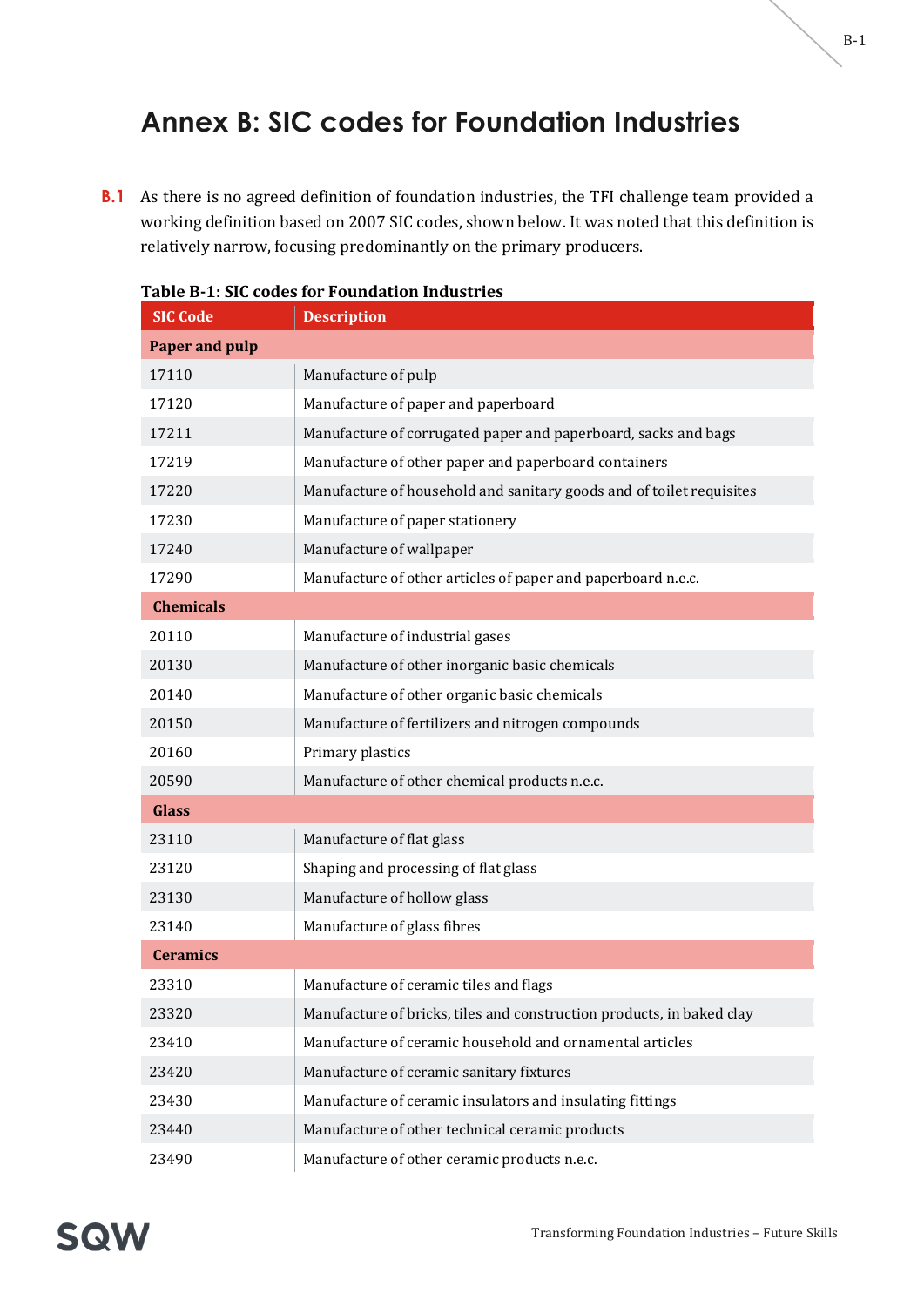| <b>SIC Code</b> | <b>Description</b>                                        |
|-----------------|-----------------------------------------------------------|
| <b>Cement</b>   |                                                           |
| 23510           | Manufacture of cement                                     |
| 23520           | Manufacture of lime and plaster                           |
| 23630           | Manufacture of ready-mixed concrete                       |
| 23640           | Manufacture of mortars                                    |
| 23650           | Manufacture of fibre cement                               |
| <b>Metals</b>   |                                                           |
| 24100           | Manufacture of basic iron and steel and of ferro-alloys   |
| 24410           | Precious metals production                                |
| 24420           | Aluminium production                                      |
| 24430           | Lead, zinc and tin production                             |
| 24440           | Copper production                                         |
| 24450           | Other non-ferrous metal production                        |
|                 | Source: Transforming Foundation Industries Challenge Team |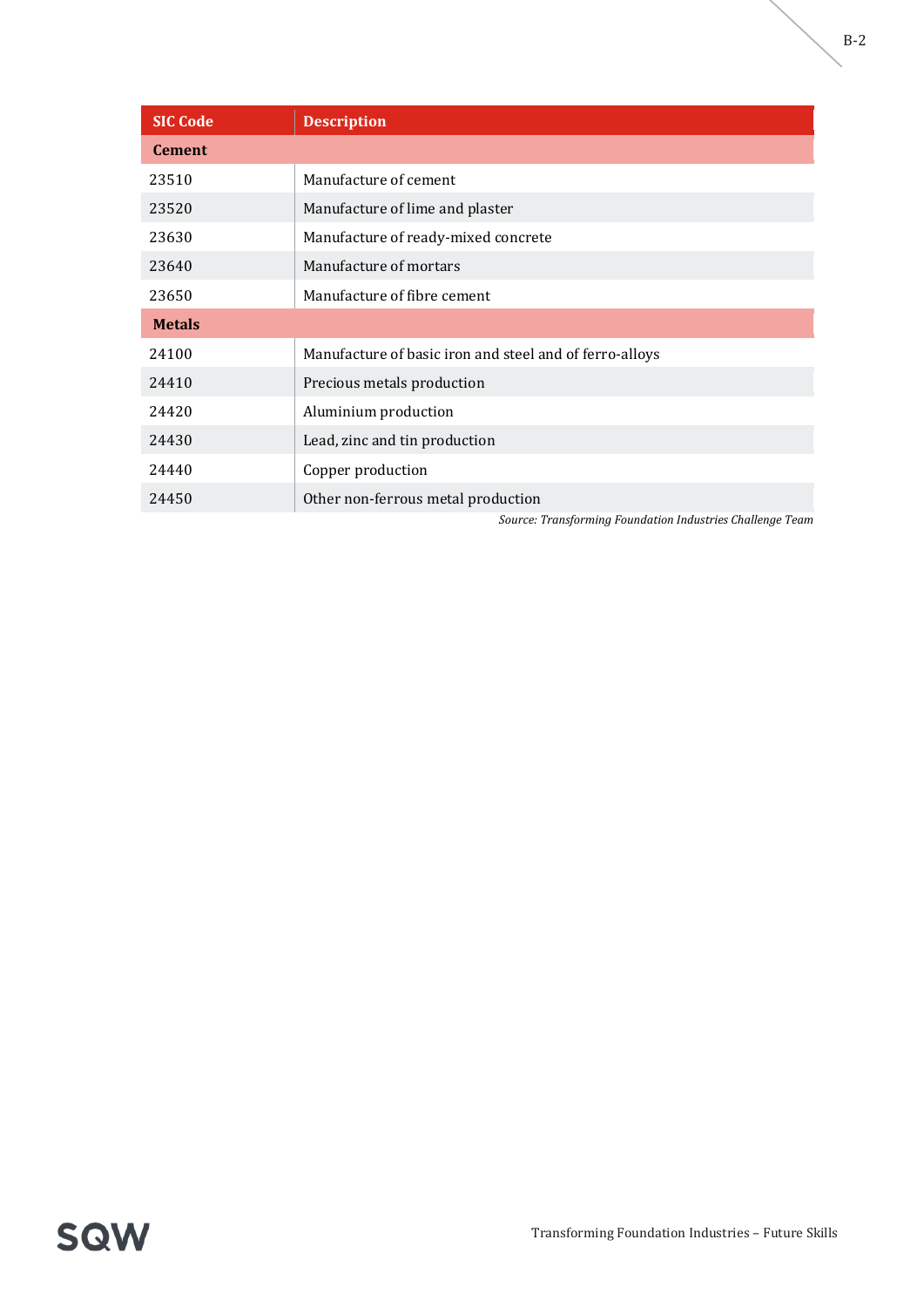## **Annex C: Findings from 'understanding the problem' research by sector**

**C.1** [Table C-1](#page-20-1) and **Error! Reference source not found.** below provide detailed summaries of the findings on current and future skills needs in the Foundation Industries and problems anticipated in meeting these needs, by each of the six sub-sectors.

<span id="page-20-0"></span>

| <b>Sector</b> |                | <b>Leadership and management</b>                                                                                                                                                             |                                                       | <b>Professional skills</b>                                                                                                                                                                                                                                                                    | <b>Apprenticeships</b>                                                                       |           | Digitisation /<br>automation                                                               |
|---------------|----------------|----------------------------------------------------------------------------------------------------------------------------------------------------------------------------------------------|-------------------------------------------------------|-----------------------------------------------------------------------------------------------------------------------------------------------------------------------------------------------------------------------------------------------------------------------------------------------|----------------------------------------------------------------------------------------------|-----------|--------------------------------------------------------------------------------------------|
| Cement        | $\bullet$<br>۰ | Change management<br>One firm identified: Emotional<br>Intelligence, effective<br>negotiations, remote<br>collaboration, complex problem<br>solving, critical thinking,<br>creativity        | $\bullet$<br>$\bullet$<br>$\bullet$<br>$\bullet$<br>۰ | Chemical, mechanical, heat and electrical<br>(High Voltage) engineers<br>Heavy engineering - plant maintenance<br>Full range of STEM<br>Environmental/biodiversity experts for<br>decarbonisation<br>Net Zero knowledge: CCS, carbon/energy<br>management, alternative fuels, emissions       | No specific skills<br>needs identified                                                       |           | Lack of software<br>specialists/<br>software and<br>analytical skills/<br>AI/ digitisation |
| Ceramics      |                | Little engagement with net zero<br>skills agenda, focus on<br>current/imminent skills needs<br>(e.g., ageing workforce)                                                                      | $\bullet$<br>$\bullet$                                | Technical knowledge is a current (and<br>anticipated future) skills need: science,<br>engineering, practical and multi-disciplinary<br>Innovation will be needed to drive change, so<br>technical skills underpinning this are<br>fundamental<br>Shortages in process and thermal engineering | Current gap in<br>detailed<br>understanding of the<br>basics of ceramics<br>manufacturing    | $\bullet$ | No specific skills<br>needs identified                                                     |
| Chemicals     | $\bullet$      | Challenges defining (and<br>agreeing a definition of) Net Zero<br>- sector-wide carbon<br>literacy/education needed<br>Need people who 'can facilitate,<br>negotiate and think disruptively' | $\bullet$<br>$\bullet$                                | Engineering (particularly mechanical and<br>process) and technical skills now and in the<br>future (energy and heat engineering)<br>Need skills in research, development and<br>innovation to develop, test and implement<br>new technologies                                                 | Difficult for<br>businesses to<br>navigate the system<br>to find suitable<br>apprenticeships | $\bullet$ | 'Key' to reaching<br>Net Zero<br>Companies<br>currently<br>undergoing                      |

#### <span id="page-20-1"></span>**Table C-1: Summary of findings on (current and) future skills needs**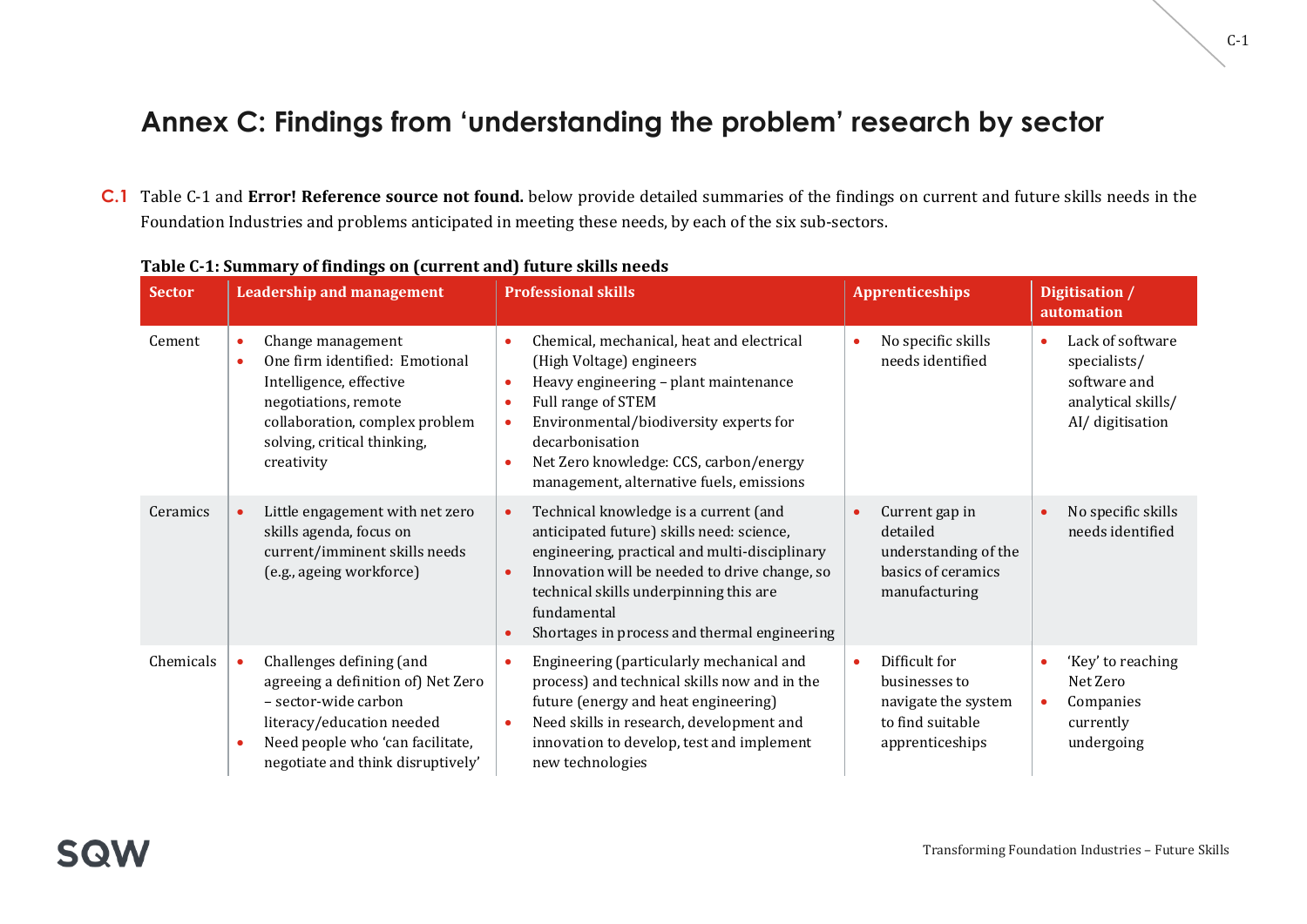| <b>Sector</b> | <b>Leadership and management</b>                                                                                                                                                                                                                                                                                                                                                                      | <b>Professional skills</b>                                                                                                                                                                                                                                                                                                                                | <b>Apprenticeships</b>                                                                                                                                                                                                                                                                                                                                                 | Digitisation /<br>automation                                                                                                                   |
|---------------|-------------------------------------------------------------------------------------------------------------------------------------------------------------------------------------------------------------------------------------------------------------------------------------------------------------------------------------------------------------------------------------------------------|-----------------------------------------------------------------------------------------------------------------------------------------------------------------------------------------------------------------------------------------------------------------------------------------------------------------------------------------------------------|------------------------------------------------------------------------------------------------------------------------------------------------------------------------------------------------------------------------------------------------------------------------------------------------------------------------------------------------------------------------|------------------------------------------------------------------------------------------------------------------------------------------------|
|               | Balance of different leadership<br>$\bullet$<br>skills needed in<br>individuals/teams - technical,<br>business and people<br>Wider skills - communication,<br>$\bullet$<br>leadership, confidence,<br>innovative thinking, and<br>emotional Intelligence                                                                                                                                              | Skills in scale-up and translating into<br>$\bullet$<br>manufacture; commercial skills<br>Practical/'job readiness' skills, particularly at<br>$\bullet$<br>the technician level<br><b>STEM skills</b><br>$\bullet$<br>Collaboration between disciplines and a<br>$\bullet$<br>pragmatic understanding of sustainability                                  | Practical application<br>$\bullet$<br>of skills/technology<br>is a current skills<br>gap, particularly at<br>technician level                                                                                                                                                                                                                                          | 'digital<br>transformation'<br>Specific needs<br>$\bullet$<br>differ, from<br>digital process<br>skills to<br>mathematical<br>modelling skills |
| Glass         | Often those in leadership are<br>$\bullet$<br>technical experts who have been<br>in sector a long time - gap in<br>skills for managing/driving<br>change, influencing - which will<br>be needed in relation to Net Zero<br>Current lack of skills in delivering<br>$\bullet$<br>training/development<br>Limited leadership and<br>$\bullet$<br>management - too often focussed<br>on costs not growth | Technical knowledge a current gap:<br>$\bullet$<br>chemistry, process/chemical engineering<br>Demand for specific engineering skills likely<br>$\bullet$<br>to grow as industry moves toward more<br>automated processes (specifically energy and<br>furnace engineers)<br>Gap in real-world application, and industry<br>$\bullet$<br>specific knowledge | Need to assess<br>$\bullet$<br>aptitude to working<br>in plant environment<br>when recruiting for<br>some roles (e.g.,<br>furnace operators),<br>rather than skillset,<br>as skills far removed<br>from requirements<br>Increased demand<br>$\bullet$<br>for apprenticeships<br>to replace ageing<br>workforce<br>Need better<br>$\bullet$<br>apprenticeship<br>routes | Recognised as a<br>$\bullet$<br>need, but limited<br>consideration                                                                             |
| Metals        | Industry focused on current<br>$\bullet$<br>problems rather than looking<br>ahead to future challenges<br>including Net Zero (linked to<br>large proportion of SMEs in<br>industry and limited resource)                                                                                                                                                                                              | Engineers - particularly mechanical<br>$\bullet$<br>engineers and electrical engineers<br>Metallurgy longstanding skills gap, with<br>$\bullet$<br>expected problems linked with ageing<br>workforce                                                                                                                                                      | Engineers at<br>$\bullet$<br>technician level (a<br>longstanding<br>problem)                                                                                                                                                                                                                                                                                           | Knowledge of<br>$\bullet$<br>new technologies<br>needed for<br>electrification,<br>new alloys and<br>new processes                             |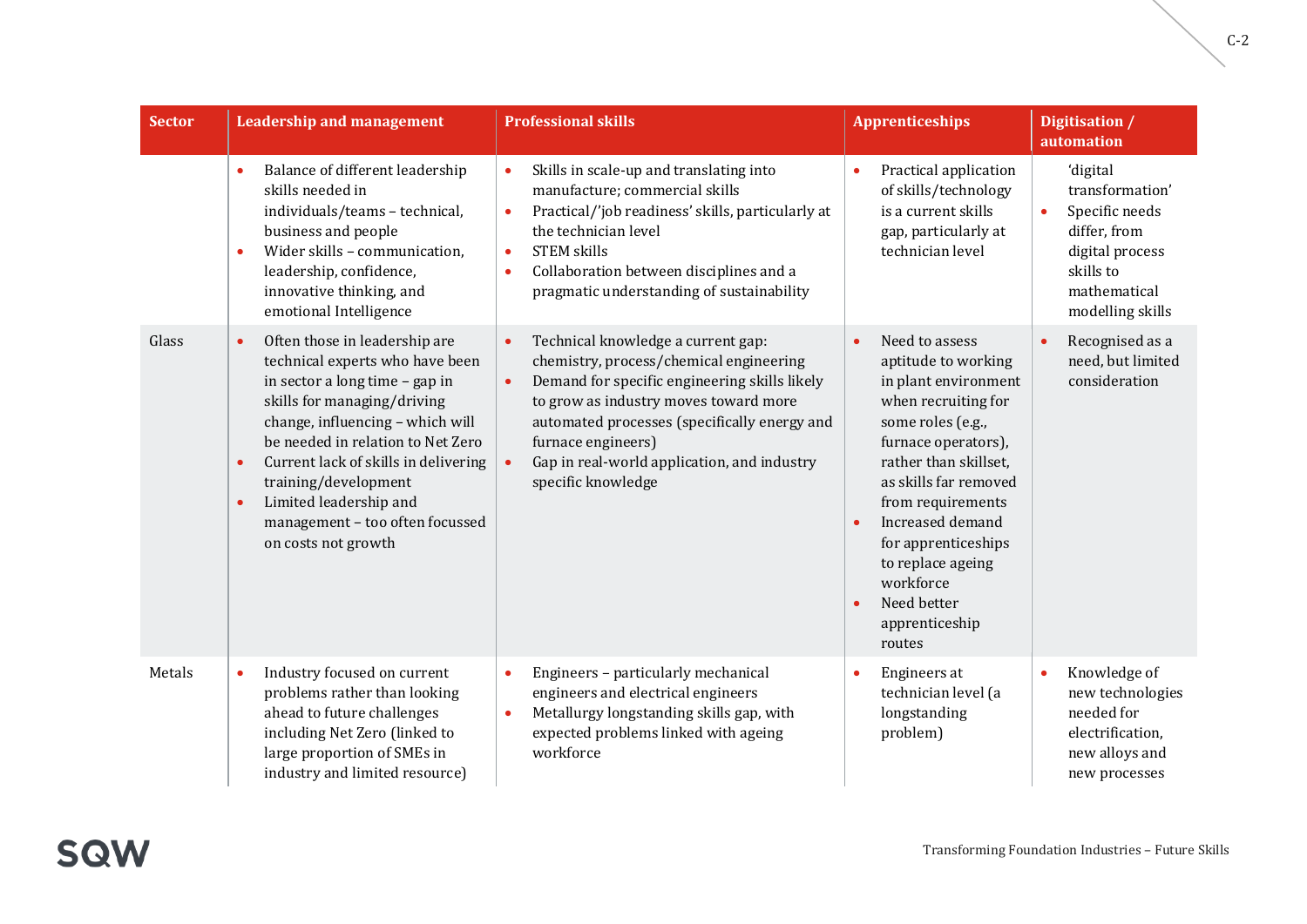| <b>Sector</b> | <b>Leadership and management</b>                                                                                                                                                                                                             |                        | <b>Professional skills</b>                                                                                                                                                                                                                                                         | <b>Apprenticeships</b>                                                             | Digitisation /<br>automation                                                                                                                                                     |
|---------------|----------------------------------------------------------------------------------------------------------------------------------------------------------------------------------------------------------------------------------------------|------------------------|------------------------------------------------------------------------------------------------------------------------------------------------------------------------------------------------------------------------------------------------------------------------------------|------------------------------------------------------------------------------------|----------------------------------------------------------------------------------------------------------------------------------------------------------------------------------|
|               | Limited leadership and poor<br>innovation management                                                                                                                                                                                         |                        | Well-rounded skills - technical and practical<br>skills alongside communication and other<br>wider skills<br>Need skills in research, development and<br>innovation to develop, test and implement<br>new technologies, and understanding of<br>highly productive new technologies |                                                                                    | Digitalisation will<br>lead to some<br>automation                                                                                                                                |
| Paper         | Recognition of importance of Net<br>Zero, but at present focus on<br>productivity and sector survival<br>(rather than skills)<br>Energy market knowledge a<br>current gap (viability/suitability<br>of renewable energy modes for a<br>site) | $\bullet$<br>$\bullet$ | Current challenges recruiting for relevant<br>engineering skills, especially related to heat<br>and electrical engineering<br>Intimate process knowledge a potential<br>barrier to innovation needed for Net Zero<br>Lack of R&D and innovation skills                             | Most training of new<br>entrants currently<br>through<br>apprenticeship<br>schemes | Recognised future<br>need, exploring<br>skillset - data and<br>digital engineers<br>should come from<br>within the sector<br>as understanding<br>of systems/<br>processes needed |

*Source: SQW based on available literature, consultations with stakeholders and industry workshops*

#### **Table C-2: Summary of findings on problems anticipated in meeting skills needs**

| <b>Sector</b> | <b>Sector image</b>                                                                                                                                                                                                        | <b>Sector culture</b>                                                                                                                                                     | <b>Skills supply</b>                                                                                                                                                                                                                                                                        | <b>EDI</b>                                                        |
|---------------|----------------------------------------------------------------------------------------------------------------------------------------------------------------------------------------------------------------------------|---------------------------------------------------------------------------------------------------------------------------------------------------------------------------|---------------------------------------------------------------------------------------------------------------------------------------------------------------------------------------------------------------------------------------------------------------------------------------------|-------------------------------------------------------------------|
| Cement        | Need help to promote<br>the sector to chem<br>engineers, and other<br>professional groupings<br>who would not think of<br>a career in the sector<br>(e.g., biodiversity)<br>Sector described as<br>'invisible': rural, not | Welcome having research focussed on<br>business needs not academic -<br>business should take advantage of that<br>Product is heavily regulated - can stifle<br>innovation | There is a lot of in-house training and<br>they 'just get on with it', less reliance/<br>critique of skills supply than other<br>sectors<br>Well-paid apprenticeship schemes<br>currently exist, and examples of<br>graduate schemes and internal<br>technical management training by large | Ageing<br>workforce, no<br>other specific<br>issues<br>identified |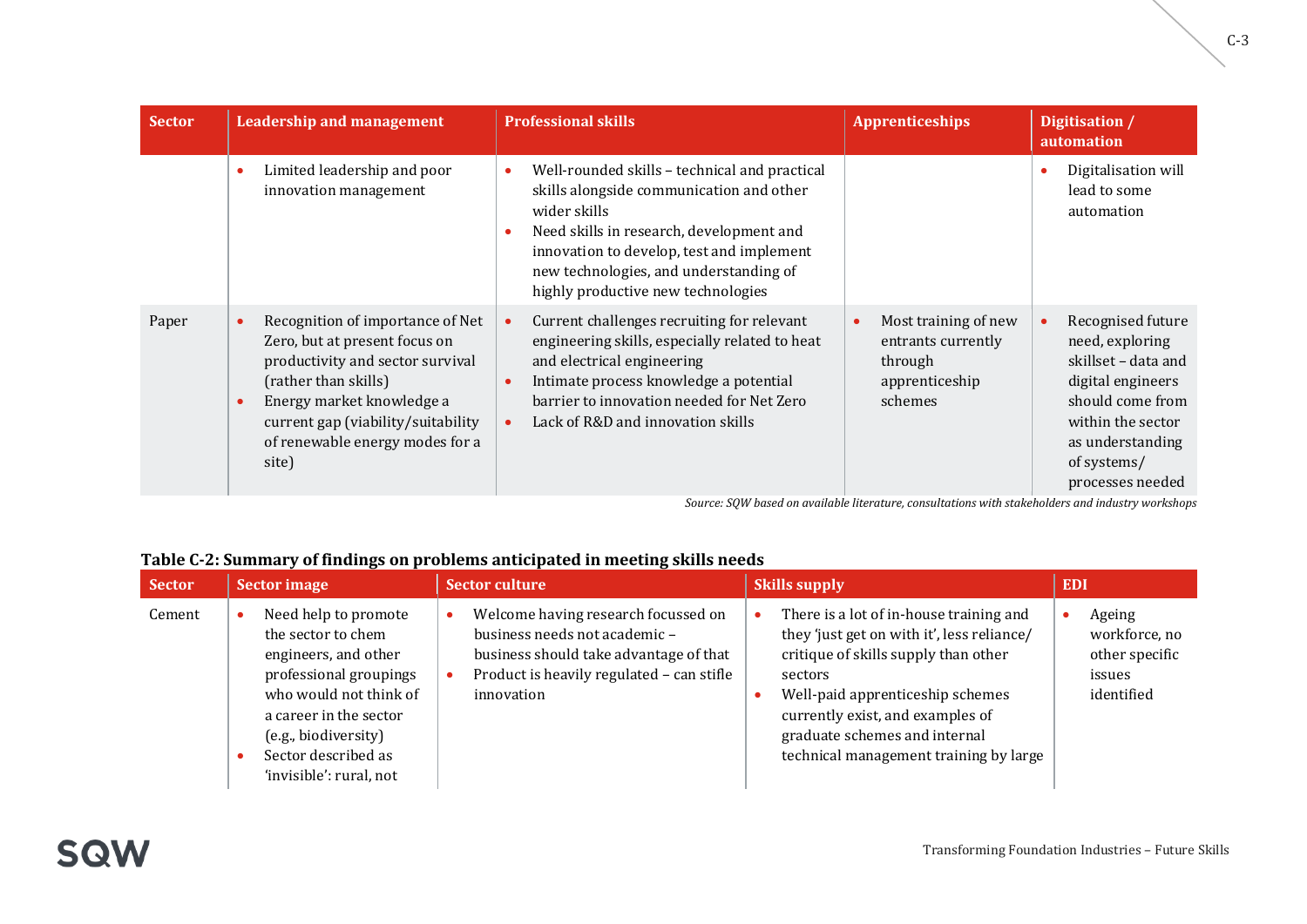| <b>Sector</b> | <b>Sector image</b>                                                                                                                                                               | <b>Sector culture</b>                                                                                                                                                                                                                                                                                                                                                                                                                                                                                                                                                                                                                                                                                                                | <b>Skills supply</b>                                                                                                                                                                                                                                                                                                                                    | <b>EDI</b>                                                                                                |
|---------------|-----------------------------------------------------------------------------------------------------------------------------------------------------------------------------------|--------------------------------------------------------------------------------------------------------------------------------------------------------------------------------------------------------------------------------------------------------------------------------------------------------------------------------------------------------------------------------------------------------------------------------------------------------------------------------------------------------------------------------------------------------------------------------------------------------------------------------------------------------------------------------------------------------------------------------------|---------------------------------------------------------------------------------------------------------------------------------------------------------------------------------------------------------------------------------------------------------------------------------------------------------------------------------------------------------|-----------------------------------------------------------------------------------------------------------|
|               | many vacancies, few<br>career pathways/high<br>level roles (but Net Zero<br>as a challenge could help<br>tackle that)                                                             |                                                                                                                                                                                                                                                                                                                                                                                                                                                                                                                                                                                                                                                                                                                                      | businesses. Pockets of HEI provision in<br>places.<br>Challenges generating the volume<br>٠<br>where provision can be not too general,<br>but a right 'entry level'                                                                                                                                                                                     |                                                                                                           |
| Ceramics      | No specific problems<br>identified                                                                                                                                                | Traditional mindsets in leadership,<br>$\bullet$<br>approach to recruitment and skills<br>development (and Net Zero) -<br>'inflexible' to take on new skills<br>Poor innovation culture<br>$\bullet$<br>Sector has not been proactive about<br>$\bullet$<br>skills development in the past; further<br>industry engagement with skills supply<br>needed, as has taken place for<br>development of materials technology<br>degree apprenticeship<br>Small sector so collaboration needed to<br>$\bullet$<br>ensure sustainable demand; need for<br>better sharing of expertise and skills<br>across the sector<br>Difficult to bring sub-sectors of<br>industry together to realise similarities<br>and common issues - fragmentation | No longer a ceramics-specific degree<br>$\bullet$<br>route, contributing to graduates' lack of<br>technical knowledge<br>No specific apprenticeship offer at<br>$\bullet$<br>Level 2/3 for ceramics, but felt that this<br>is needed<br>Lack of funding for training<br>$\bullet$                                                                       | Ageing<br>$\bullet$<br>workforce, no<br>other specific<br>issues<br>identified                            |
| Chemicals     | View that industry is<br>$\bullet$<br>'dirty' means graduates<br>are lost to other<br>industries; Net Zero may<br>be an opportunity to<br>attract younger people<br>into industry | Challenges with attracting workforce to<br>$\bullet$<br>move around the country<br>Internal promotion and mobility (and<br>planning for this) important for filling<br>skills gaps (associated with ageing<br>workforce)                                                                                                                                                                                                                                                                                                                                                                                                                                                                                                             | Plenty of graduates, but less traditional<br>$\bullet$<br>science degrees not necessarily suitable<br>for industry and those with 'right'<br>qualifications/skills lost to 'more<br>exciting'/better paid industries<br>Diverse but fragmented supply system,<br>$\bullet$<br>plus industry poorly joined up for<br>collaboration between businesses to | $\bullet$<br>Ageing<br>workforce<br>Need for more<br>$\bullet$<br>diversity and<br>diverse role<br>models |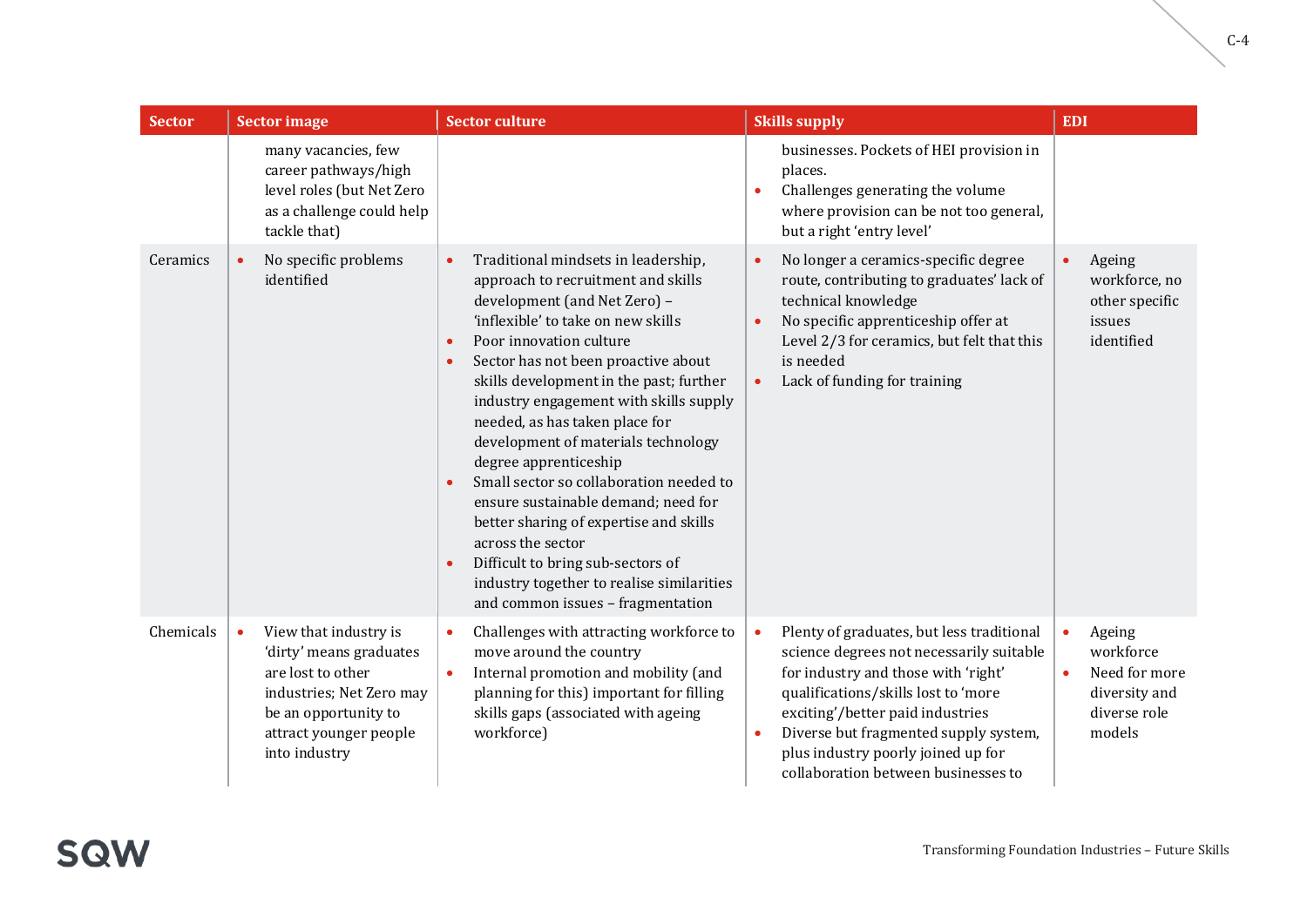| <b>Sector</b> | <b>Sector image</b>                                                                                                                                                                                                                                   | <b>Sector culture</b>                                                                                                                                                                                                                                                                                                                                                                                                                | <b>Skills supply</b><br><b>EDI</b>                                                                                                                                                                                                                                                                                                                                                                                                   |                                                                                                                                                                                                                                                                          |  |  |
|---------------|-------------------------------------------------------------------------------------------------------------------------------------------------------------------------------------------------------------------------------------------------------|--------------------------------------------------------------------------------------------------------------------------------------------------------------------------------------------------------------------------------------------------------------------------------------------------------------------------------------------------------------------------------------------------------------------------------------|--------------------------------------------------------------------------------------------------------------------------------------------------------------------------------------------------------------------------------------------------------------------------------------------------------------------------------------------------------------------------------------------------------------------------------------|--------------------------------------------------------------------------------------------------------------------------------------------------------------------------------------------------------------------------------------------------------------------------|--|--|
|               | More engagement at<br>$\bullet$<br>school-level required                                                                                                                                                                                              |                                                                                                                                                                                                                                                                                                                                                                                                                                      | deliver adequate size of cohort<br>required by providers<br>Need to ensure apprenticeships are fit<br>for purpose and more flexible; seen as<br>important but criticism of the Levy<br>Key role of professional institutions<br>$\bullet$                                                                                                                                                                                            |                                                                                                                                                                                                                                                                          |  |  |
| Glass         | Challenges with<br>$\bullet$<br>conversion from other<br>industries due to plant<br>environment<br>Challenge recruiting<br>$\bullet$<br>outside of those with<br>links already to plants;<br>further promotion of<br>and exposure to sector<br>needed | Lack of confidence of the industry to<br>$\bullet$<br>promote itself as a desirable,<br>competitive industry; Net Zero plans<br>could be a selling point<br>Lack of sector wide approach;<br>$\bullet$<br>challenges with "competition rules" but<br>need for better sharing of expertise and<br>skills<br>More proactivity from industry to<br>$\bullet$<br>engage with universities needed<br>Poor innovation culture<br>$\bullet$ | No glass technology offers at degree<br>$\bullet$<br>level - not viable for universities due to<br>low demand (from students and small<br>size of sector)<br>Apprenticeships encouraged by sector<br>$\bullet$<br>bodies to address skills gap but lack of<br>specific apprenticeship offer; mixed<br>feedback on suitability of engineering<br>apprenticeship standards<br>Preference/need for modularised<br>$\bullet$<br>learning | Ageing<br>$\bullet$<br>workforce<br>Recognition of<br>$\bullet$<br>importance<br>Broadening<br>$\bullet$<br>recruitment<br>being<br>considered as<br>an enabler to<br>overcoming<br>skills<br>shortages<br>Actions being<br>taken in<br>relation to<br>gender<br>balance |  |  |
| Metals        | Perception of industry<br>$\bullet$<br>as 'dirty,<br>environmentally<br>unfriendly and at times<br>sexist' - difficult to<br>attract and retain people<br>(especially young<br>people) and compete                                                    | Difficult for SMEs to invest in<br>$\bullet$<br>training/skills development<br>Management reluctance to invest in<br>$\bullet$<br>skills/training                                                                                                                                                                                                                                                                                    | Fragmented and confusing skills supply<br>$\bullet$<br>system which lacks continuity and is<br>difficult for industry to engage with.<br>But also a fragmented industry side<br>Lack of standalone, degree-level<br>$\bullet$<br>provision in metallurgy training<br>(fundamental skill); but lack of history<br>of engagement with HEI                                                                                              | Ageing<br>$\bullet$<br>workforce<br>More widely a<br>$\bullet$<br>recognition<br>that the talent<br>pool is<br>currently too<br>narrow                                                                                                                                   |  |  |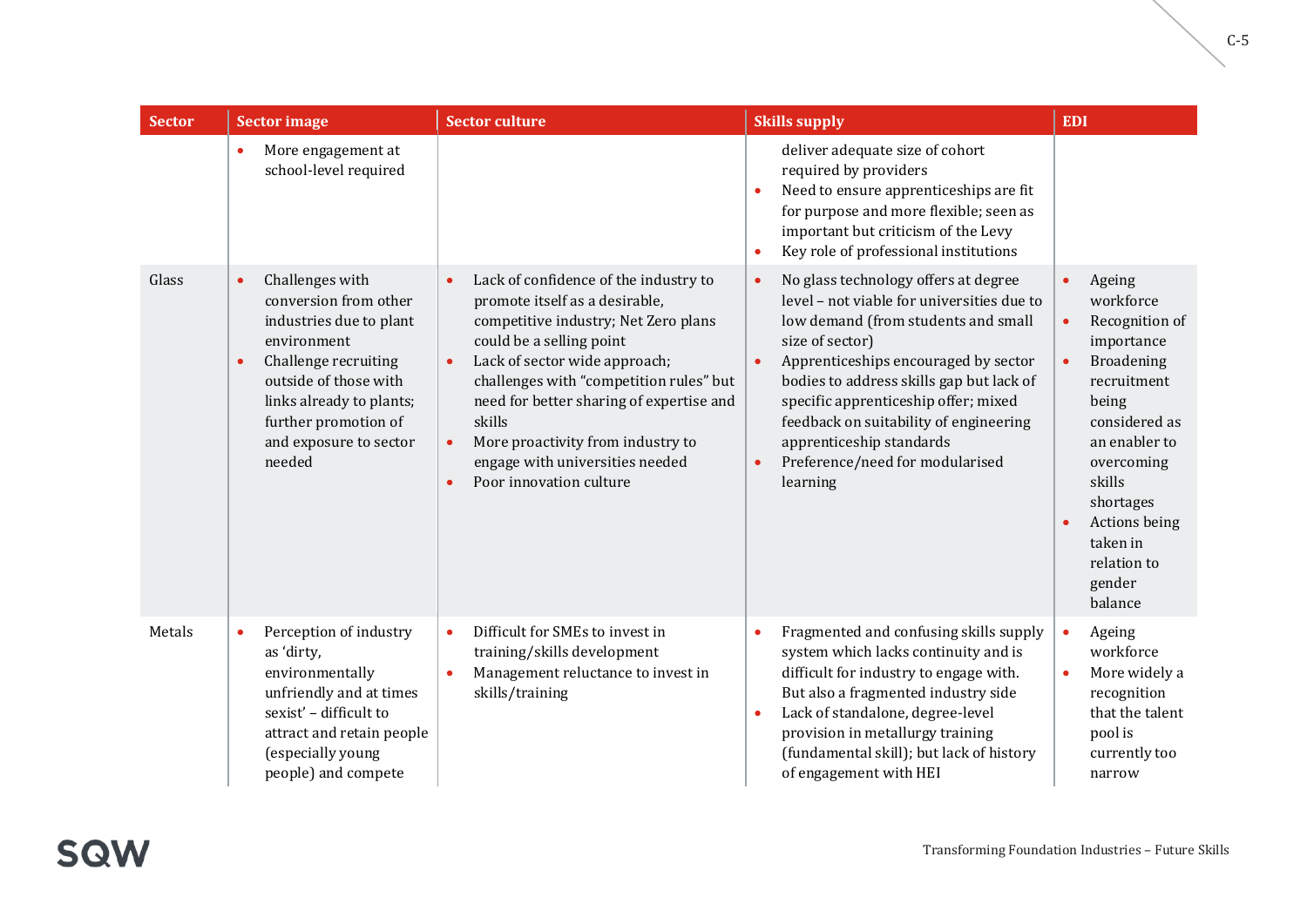| <b>Sector</b> | <b>Sector image</b>                                                                                                                                                                                                                 | <b>Sector culture</b>                                                                                                                                                                                                                           | <b>Skills supply</b>                                                                                                                                                                                                                                                                                                                                                                                                                             | <b>EDI</b>                                                        |
|---------------|-------------------------------------------------------------------------------------------------------------------------------------------------------------------------------------------------------------------------------------|-------------------------------------------------------------------------------------------------------------------------------------------------------------------------------------------------------------------------------------------------|--------------------------------------------------------------------------------------------------------------------------------------------------------------------------------------------------------------------------------------------------------------------------------------------------------------------------------------------------------------------------------------------------------------------------------------------------|-------------------------------------------------------------------|
|               | with other industries<br>like automotive and<br>aerospace<br>Net Zero a good<br>$\bullet$<br>opportunity to<br>encourage younger<br>people into the industry                                                                        |                                                                                                                                                                                                                                                 | Loss of Apprenticeship framework and<br>$\bullet$<br>now only metal casting (and frustration<br>with the Levy)<br>Call for engagement at school and FE<br>$\bullet$<br>level                                                                                                                                                                                                                                                                     | Mentoring<br>suggested as<br>an action to<br>address this         |
| Paper         | Mixed messages. Some<br>$\bullet$<br>have strong local<br>reputations, but even<br>that is less useful for<br>higher skilled posts<br>Net Zero potentially<br>$\bullet$<br>attractive selling point<br>of sector to young<br>people | Poor innovation culture<br>$\bullet$<br>Short-term challenges take precedence<br>$\bullet$<br>over mid- to long-term planning<br>Challenging to get some of industry to<br>$\bullet$<br>pay for training while others send<br>people to Germany | Very limited UK provision as low take<br>$\bullet$<br>up ended previous programmes (scale<br>of sector an issue)<br>Majority of specialist training delivered<br>$\bullet$<br>in Germany<br>One apprenticeship available at Level 3,<br>$\bullet$<br>developed through the Trailblazer<br>Apprenticeship Programme in 2016,<br>currently being revised<br>Limited HEI/industry collaboration<br>$\bullet$<br>Call for engagement at school level | Ageing<br>workforce, no<br>other specific<br>issues<br>identified |

*Source: SQW based on available literature, consultations with stakeholders and industry workshops*